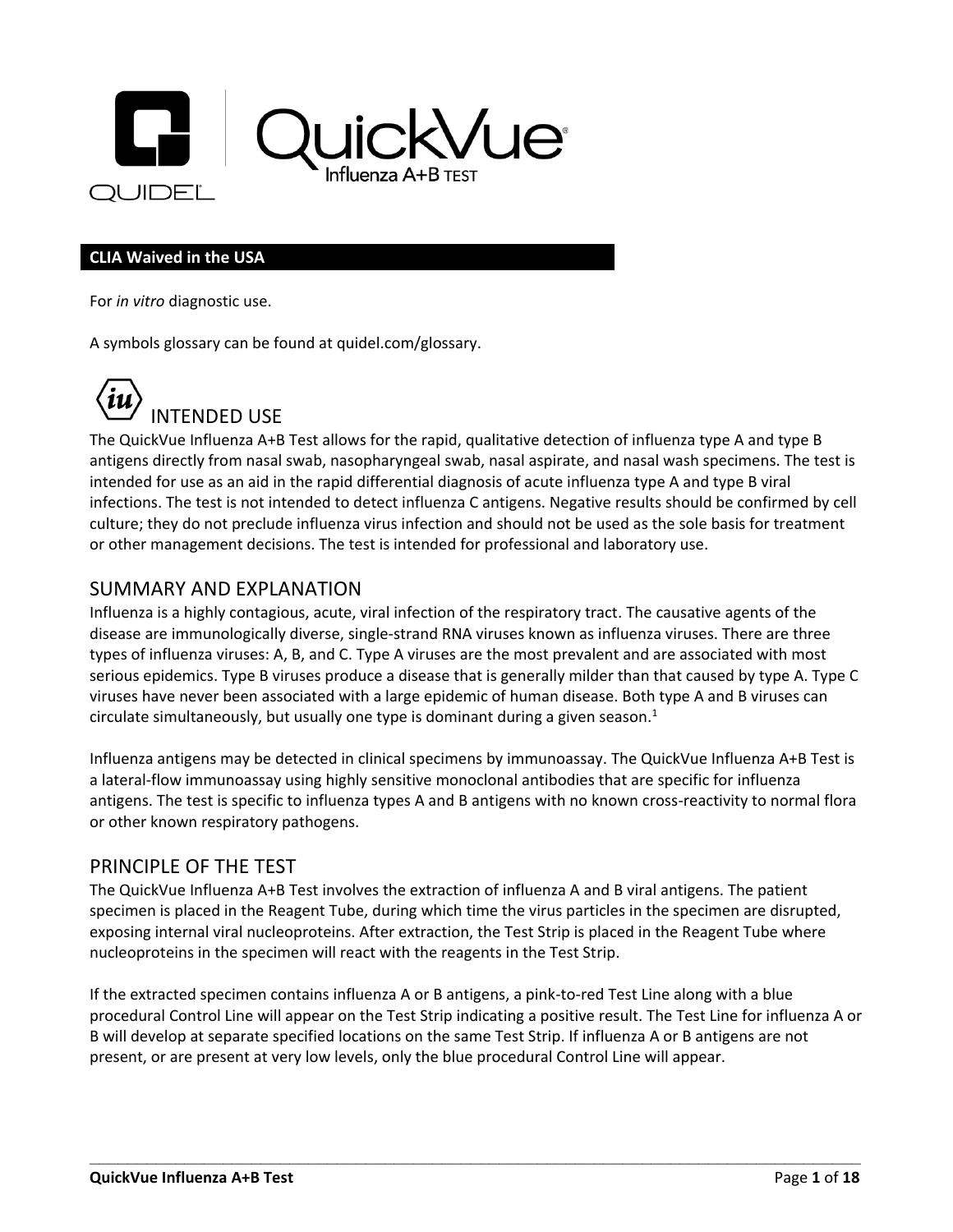#### REAGENTS AND MATERIALS SUPPLIED

#### *25-Test Kit:*

| <b>Reagents</b>                                                                           | Quantity |
|-------------------------------------------------------------------------------------------|----------|
| Individually Packaged Test Cassettes: Mouse monoclonal anti-influenza A and anti-         | 25       |
| influenza B antibodies                                                                    |          |
| Reagent Tubes: Lyophilized buffer with detergents and reducing agents                     | 25       |
| Reagent Solution: Vials with 340 µL of salt solution                                      | 25       |
| <b>Disposable Pipettes</b>                                                                | 25       |
| <b>Sterile Nasal Swabs</b>                                                                | 25       |
| Positive Influenza Type A Control Swab: Swab is coated with non-infectious recombinant    |          |
| influenza A antigen                                                                       |          |
| Positive Influenza Type B Control Swab: Swab is coated with non-infectious recombinant    |          |
| influenza B antigen                                                                       |          |
| Negative Control Swab: Swab is coated with heat-inactivated, non-infectious Streptococcus |          |
| C antigen                                                                                 |          |
| Package Insert                                                                            |          |
| Procedure Card                                                                            |          |

#### MATERIALS NOT SUPPLIED

- Sample/Specimen containers
- Timer or watch
- Sterile Saline for sample collection
- Equipment used for collection of nasopharyngeal aspirate or nasopharyngeal wash
- Nylon flocked nasopharyngeal swab

#### WARNINGS AND PRECAUTIONS

- For *in vitro* diagnostic use
- Do not use the kit contents beyond the expiration date printed on the outside of the box.
- Use appropriate precautions in the collection, handling, storage, and disposal of patient samples and used kit contents.<sup>2</sup>
- Use of Nitrile or Latex gloves is recommended when handling patient samples.<sup>2</sup>
- The Test Strip must remain sealed in the protective foil pouch until use.
- The Reagent Solution contains a salt solution. If the solution contacts the skin or eye, flush with copious amounts of water.
- To obtain accurate results, you must follow the Package Insert.
- Inadequate or inappropriate specimen collection, storage, and transport may yield false negative test results.
- Seek specific training or guidance if you are not experienced with specimen collection and handling procedures.3,4
- Use the Transport Media recommended in the Package Insert.
- When collecting a nasal swab sample, use a foam nasal swab
- When collecting a nasopharyngeal swab sample, use a nylon flocked nasopharyngeal swab.
- If infection with a novel influenza A virus is suspected based on current clinical and epidemiological screening criteria recommended by public health authorities, specimens should be collected with appropriate infection control precautions for novel virulent influenza viruses and sent to state or local health departments for testing. Viral culture should not be attempted in these cases unless a BSL 3+ facility is available to receive and culture specimens.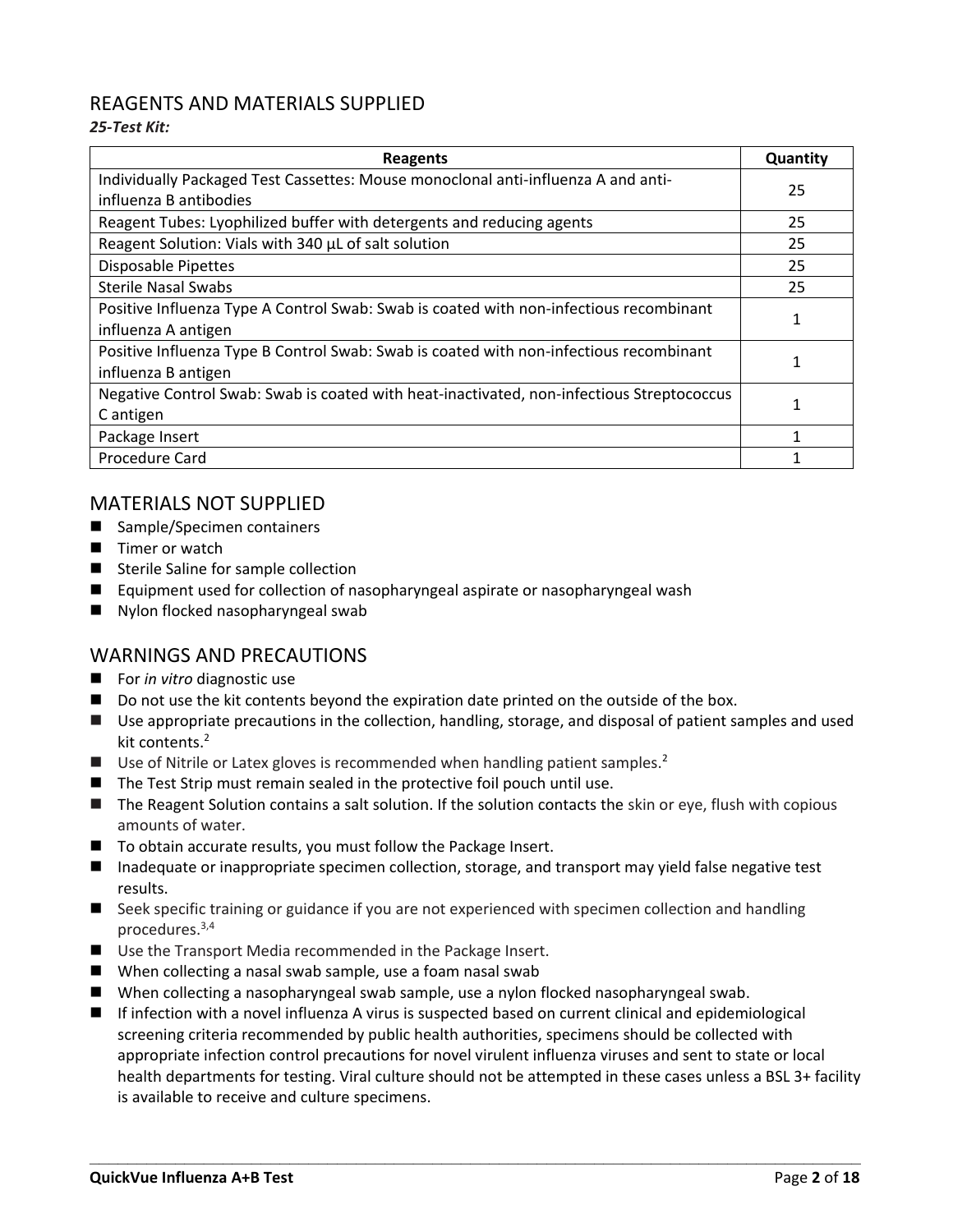- Although this test has been shown to detect cultured avian influenza viruses, including avian Influenza A subtype H5N1 virus, the performance characteristics of this test with specimens from humans infected with H5N1 or other avian influenza viruses are unknown.
- Testing should be performed in an area with adequate ventilation.
- Dispose of containers and unused contents in accordance with Federal, State and Local regulatory requirements.
- Wear suitable protective clothing, gloves, and eye/face protection when handling the contents of this kit.
- Wash hands thoroughly after handling.
- For additional information on hazard symbols, safety, handling and disposal of the components within this kit, please refer to the Safety Data Sheet (SDS) located at quidel.com.

#### KIT STORAGE AND STABILITY

Store the kit at room temperature, 59°F to 86°F (15°C to 30°C), out of direct sunlight. Kit contents are stable until the expiration date printed on the outer box. Do not freeze.

#### SPECIMEN COLLECTION AND HANDLING

**Proper specimen collection, storage, and transport are critical to the performance of this Test.3,4**

#### Specimen Collection

#### *Nasal Swab Sample:*

#### **Use a foam nasal swab.**

It is important to obtain as much secretion as possible. Therefore, to collect a Nasal Swab sample, insert the sterile Swab into the nostril that presents the most secretion under visual inspection. Using gentle rotation, push the Swab until resistance is met at the level of the turbinates (less than one inch into the nostril). Rotate the Swab a few times against the nasal wall.

#### *Nasopharyngeal Swab Sample:*

#### *Use a nylon flocked nasopharyngeal swab.*

It is important to obtain as much secretion as possible. Therefore, to collect a nasopharyngeal Swab sample, carefully insert the sterile Swab into the nostril that presents the most secretions under visual inspection. Keep the Swab near the septum floor of the nose while gently pushing the Swab into the posterior nasopharynx. Rotate the Swab several times.

#### *Nasal Wash or Aspirate Sample:*

Follow your Institution's Protocol for obtaining wash specimens. **Use the minimal amount of saline that your procedure allows,** as excess volume will dilute the amount of antigen in the specimen. The following are examples of procedures used by clinicians:

#### *For Older Children and Adults:*

With the patient's head hyper-extended, instill sterile normal saline (not supplied in the kit) into one nostril with a syringe. To collect the wash, place a clean, dry specimen container directly under the nose with slight pressure on the upper lip. Tilt the head forward and allow the fluid to run out of the nostril into the specimen container. Repeat for the other nostril and collect the fluid into the same specimen container.

#### *For Younger Children:*

The child should sit in the parent's lap facing forward, with the child's head against the parent's chest. Fill the syringe or aspiration bulb with the minimal volume of saline required per the subject's size and age. Instill the saline into one nostril while the head is tilted back. Aspirate the wash specimen back into the syringe or bulb. The aspirated wash sample will likely be at least 1 cc in volume.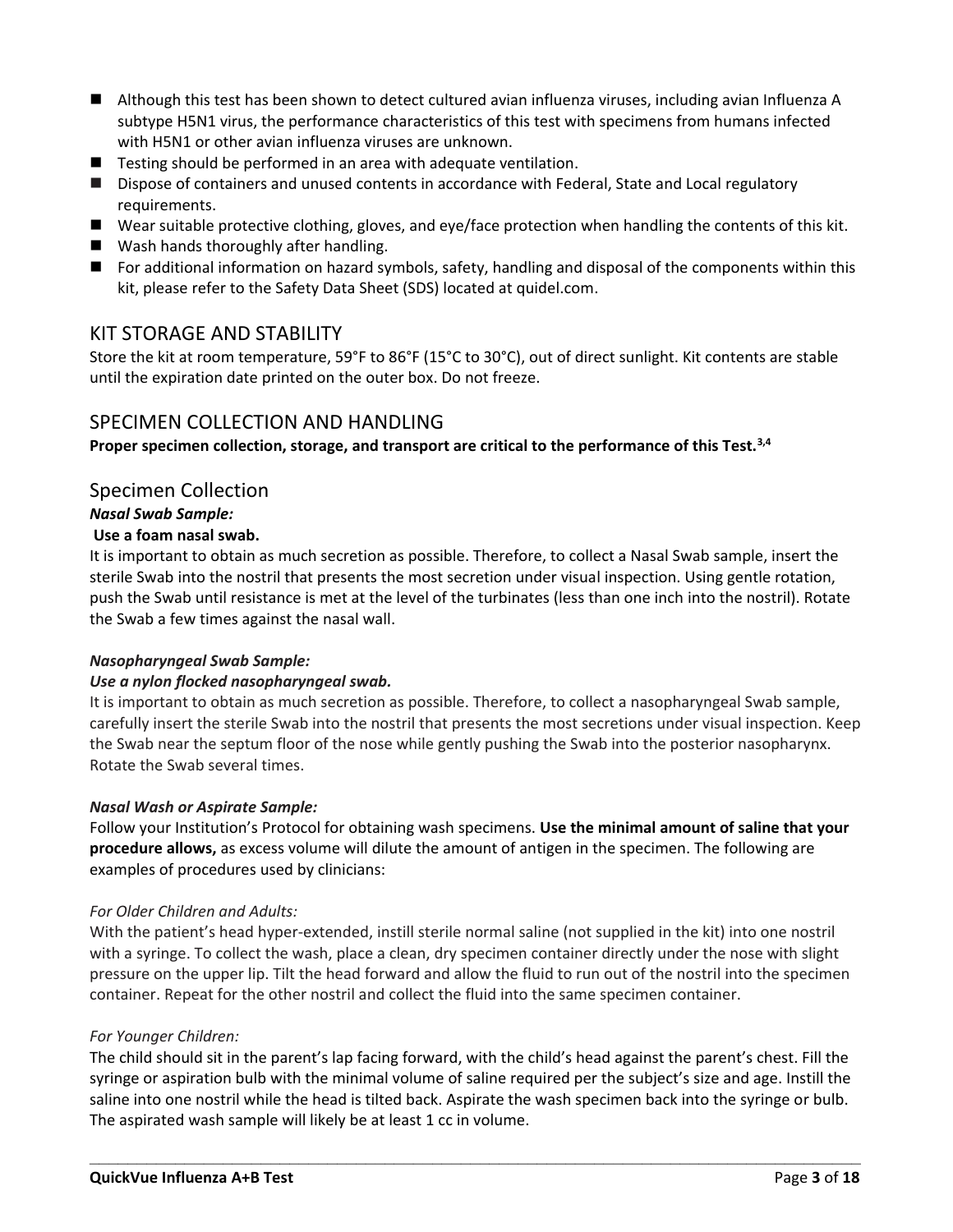Alternatively, following instillation of the saline, tilt the child's head forward and let the saline drain out into a clean collection cup.

#### SPECIMEN TRANSPORT AND STORAGE

Specimens should be tested as soon as possible after collection. However, if transport of Swab samples is required, minimal dilution of the sample is recommended, as this may result in decreased test sensitivity. One (1) milliliter or less is suggested for optimal rapid test performance. The following transport media are compatible with the QuickVue Influenza A+B Test:

|                                                     | <b>Recommended Storage Condition</b> |             |            |  |  |
|-----------------------------------------------------|--------------------------------------|-------------|------------|--|--|
|                                                     | $2^{\circ}$ C to $25^{\circ}$ C      | 2°C to 25°C | 2°C to 8°C |  |  |
| <b>Transport Media</b>                              | 8 hours                              | 24 hours    | 48 hours   |  |  |
| <b>BD Universal Viral Transport Media</b>           | <b>Yes</b>                           | Yes         | <b>Yes</b> |  |  |
| <b>Bartels Flextrans Media</b>                      | Yes                                  | No.         | No.        |  |  |
| Copan Universal Transport Media                     | Yes                                  | Yes         | <b>Yes</b> |  |  |
| Hank's Balanced Salt Solution                       | Yes                                  | No.         | No.        |  |  |
| M5 Media                                            | Yes                                  | No.         | No.        |  |  |
| Saline                                              | Yes                                  | No.         | No.        |  |  |
| Storage of sample in a clean, dry, closed container | Yes                                  | No          | No         |  |  |

The M4, M4-RT, Liquid Amies-D, Amies Clear, Modified Stuart's and Ramel M6 transport media are not compatible with this device.

Nasal wash/aspirate specimens may also be stored frozen (-70°C or colder) for up to 1 month.

#### QUALITY CONTROL

#### Built-in Control Features

The QuickVue Influenza A+B Test contains built-in procedural control features. The manufacturer's recommendation for daily control is to document these built-in procedural controls for the first sample tested each day.

The two-color result format provides a simple interpretation for positive and negative results. The appearance of a blue procedural Control Line provides several forms of positive control by demonstrating sufficient flow has occurred and the functional integrity of the Test Strip was maintained. **If the blue procedural Control Line does not develop at 10 minutes, the test result is considered invalid.**

A built-in negative control is provided by the clearing of red background color, verifying that the test has been performed correctly. Within 10 minutes, the result area should be white to light pink and allow the clear interpretation of the test result. **If background color appears and interferes with interpretation of the test result, the result is considered invalid.** Should this occur, review the procedure and repeat the test with a new Test Strip.

#### External Quality Control

External controls may also be used to demonstrate that the reagents and assay procedure perform properly.

Quidel recommends that positive and negative controls be run once for each untrained operator, once for each new shipment of kits – provided that each different lot received in the shipment is tested – and as deemed additionally necessary by your internal quality control procedures, and in accordance with Local, State, and Federal regulations or accreditation requirements.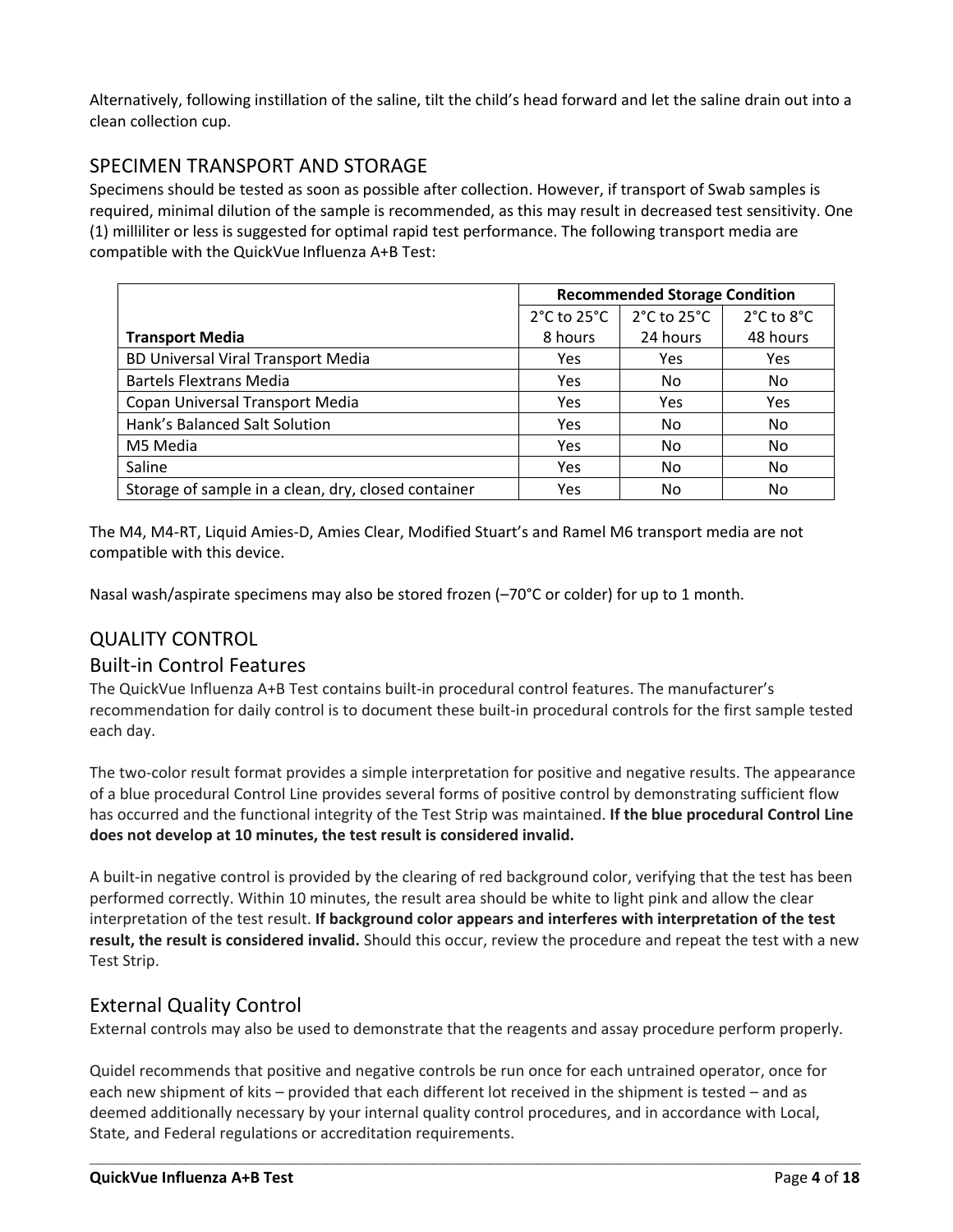If the controls do not perform as expected, repeat the test or contact Quidel Technical Support before testing patient specimens.

External Positive and Negative Control Swabs are supplied in the kit and should be tested using the Nasal Swab Test Procedure provided in this Package Insert or in the Procedure Card.

#### TEST PROCEDURE

**All clinical specimens must be at room temperature before beginning the assay.**

**Expiration date:** Check expiration on each individual test package or outer box before using. *Do not use any test past the expiration date on the label.*

#### *Nasal/Nasopharyngeal Swab Procedure*

- 1. Dispense all of the Reagent Solution into the Reagent Tube. Gently swirl the Tube to dissolve its contents.
- 2. Place the patient Swab with sample into the Reagent Tube. Roll the Swab at least 3 times while pressing the head against the bottom and side of the Reagent Tube.

#### **Leave the Swab in the Reagent Tube for 1 minute.**

- 3. Roll the Swab head against the inside of the Reagent Tube as you remove it. Dispose of the used Swab in accordance with your biohazard waste disposal protocol.
- 4. Place the Test Strip into the Reagent Tube with the arrows on the Test Strip pointing down. Do not handle or move the Test Strip until the test is complete and ready for reading.

5. Read result at 10 minutes. Some positive results may appear sooner. Do not read result after 10 minutes.





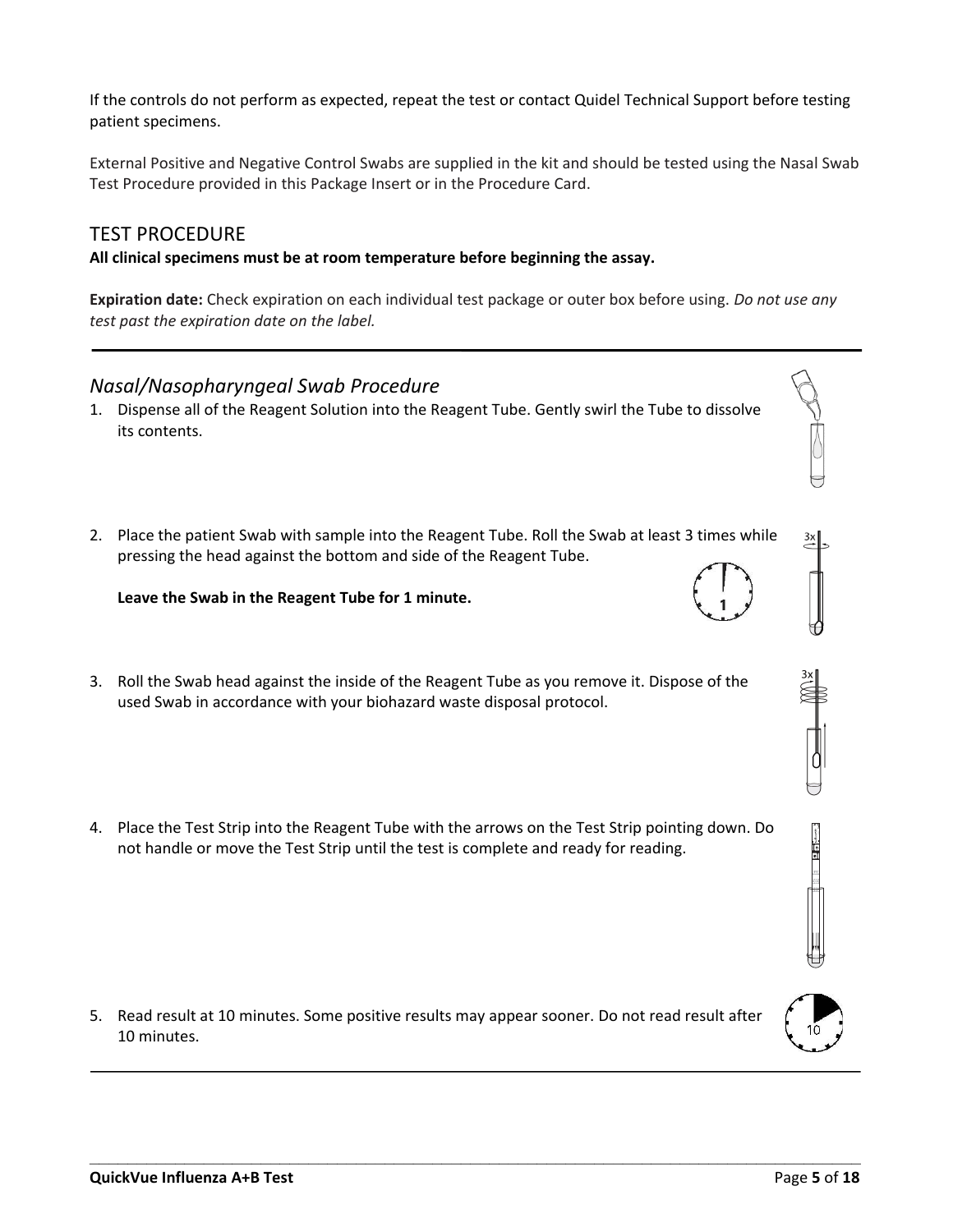#### *Nasal Wash/Nasal Aspirate Procedure*

- 1. Fill the Pipette to the top/uppermost notch with nasal wash or nasal aspirate sample.
- 2. Add entire contents of the Pipette to the Reagent Tube. Swirl the Tube gently to dissolve its contents.

- 3. Place the Test Strip into the Reagent Tube with the arrows on the Test Strip pointing down. Do not handle or move the Test Strip until the test is complete and ready for reading.
- 4. Read result at 10 minutes. Some positive results may appear sooner. Do not read result after 10 minutes.

#### INTERPRETATION OF RESULTS

#### *Positive Result\*:*

At 10 minutes, the appearance of **ANY** shade of a pink-to-red Test Line, either above or below the blue Control Line, **AND** the appearance of a blue procedural Control Line indicates a positive result for the presence of influenza A and/or B viral antigen.  $(A+) (B+)$ 

Hold the test strip with the **arrows pointed down**.

- If the red line is **above** the Control Line, the test results are positive for type A. See image to the immediate right (A+).
- If the red line is **below** the Control Line, the test results are positive for type B. See image to the far right (B+).

*\*A positive result does not rule out co-infections with other pathogens or identify any specific influenza A virus subtype.*

**\_\_\_\_\_\_\_\_\_\_\_\_\_\_\_\_\_\_\_\_\_\_\_\_\_\_\_\_\_\_\_\_\_\_\_\_\_\_\_\_\_\_\_\_\_\_\_\_\_\_\_\_\_\_\_\_\_\_\_\_\_\_\_\_\_\_\_\_\_\_\_\_\_\_\_\_\_\_\_\_\_**





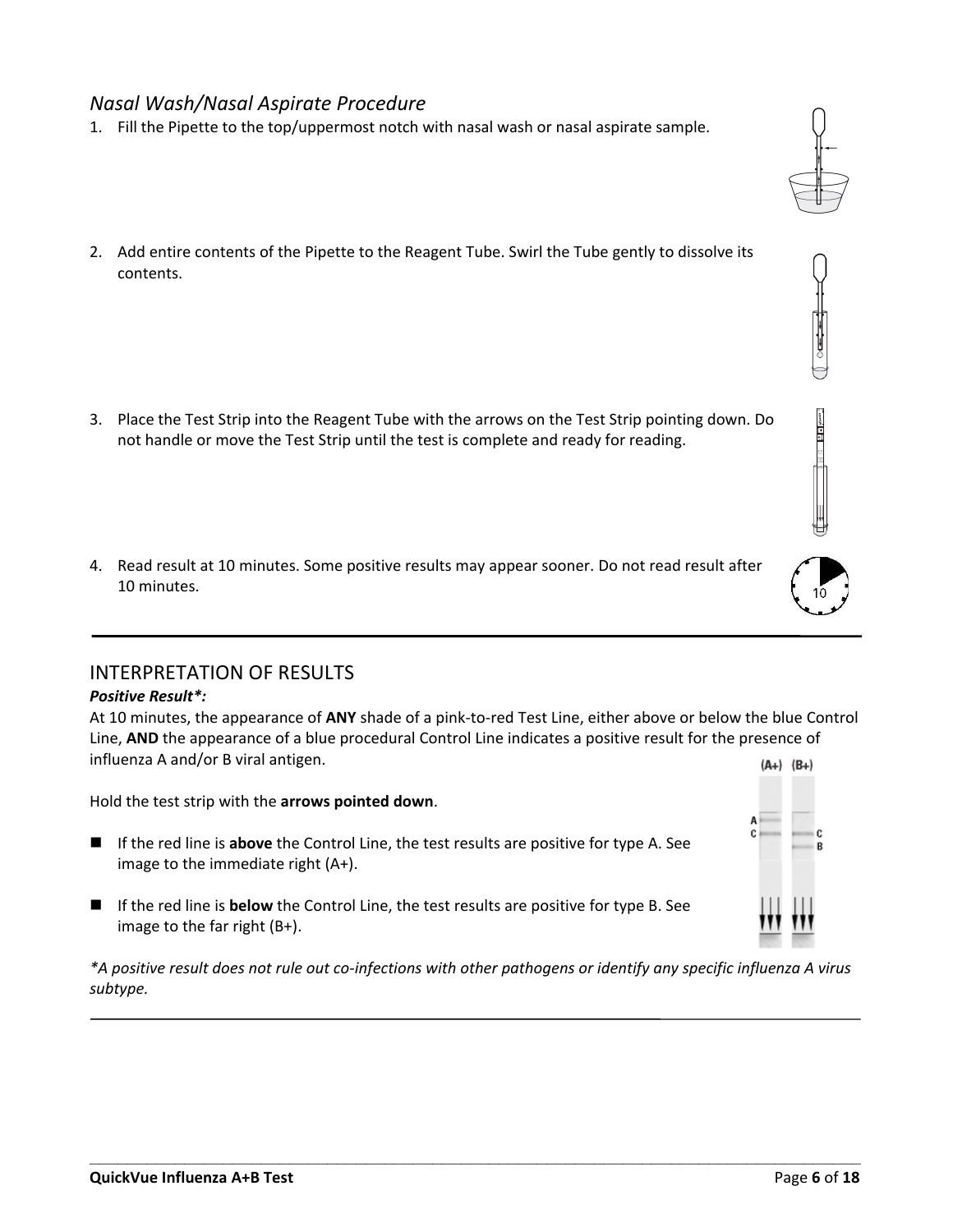#### *Negative Result\*\*:*

At 10 minutes, the appearance of **ONLY** the blue procedural Control Line indicates influenza A and B viral antigen were not detected. A negative result should be reported as a presumptive negative for the presence of influenza antigen.



*\*\*A negative result does not exclude influenza viral infection. Negative results should be confirmed by cell culture.*

#### *Invalid Result:*

**If at 10 minutes, the blue procedural Control Line does not appear**, even if any shade of a pink-to-red Test Line appears, **the result is considered invalid**. If at 10 minutes, the background color does not clear and it interferes with the reading of the test, the result is considered invalid. If the test is invalid, a new test should be performed with a new patient sample and a new Test Strip.



#### LIMITATIONS

- The contents of this kit are to be used for the qualitative detection of influenza A and B antigen from nasal swab, nasopharyngeal swab, nasal wash and nasal aspirate specimens.
- A negative test result may occur if the level of antigen in a sample is below the detection limit of the test.
- Failure to follow the Test Procedure and Interpretations of Test Results may adversely affect test performance and/or invalidate the Test Result.
- Test Results must be evaluated in conjunction with other clinical data available to the physician.
- Negative test results do not rule-out possible other non-influenza viral infections.
- Positive test results do not rule out co-infections with other pathogens.
- Positive test results do not identify specific influenza A virus subtypes.
- Children tend to shed virus more abundantly and for longer periods of time than adults. Therefore, testing specimens from adults will often yield lower sensitivity than testing specimens from children.
- Positive and negative predictive values are highly dependent on prevalence. False negative test results are more likely during peak activity when prevalence of disease is high. False positive test results are more likely during periods of low influenza activity when prevalence is moderate to low.
- Individuals who received nasally administered influenza A vaccine may have positive test results for up to 3 days after vaccination.
- Monoclonal antibodies may fail to detect, or detect with less sensitivity, influenza A viruses that have undergone minor amino acid changes in the target epitope region.
- If differentiation of specific influenza A subtypes and strains is needed, additional testing, in consultation with the State or Local public health department, is required.

#### EXPECTED VALUES

Seasonal outbreaks of influenza occur worldwide in both the northern and southern hemispheres causing widespread illness each winter. The average attack rate of influenza is 26-33 cases per 100 people per year. The risk of hospitalization is roughly 1/300 of those infected among the very young and elderly. Approximately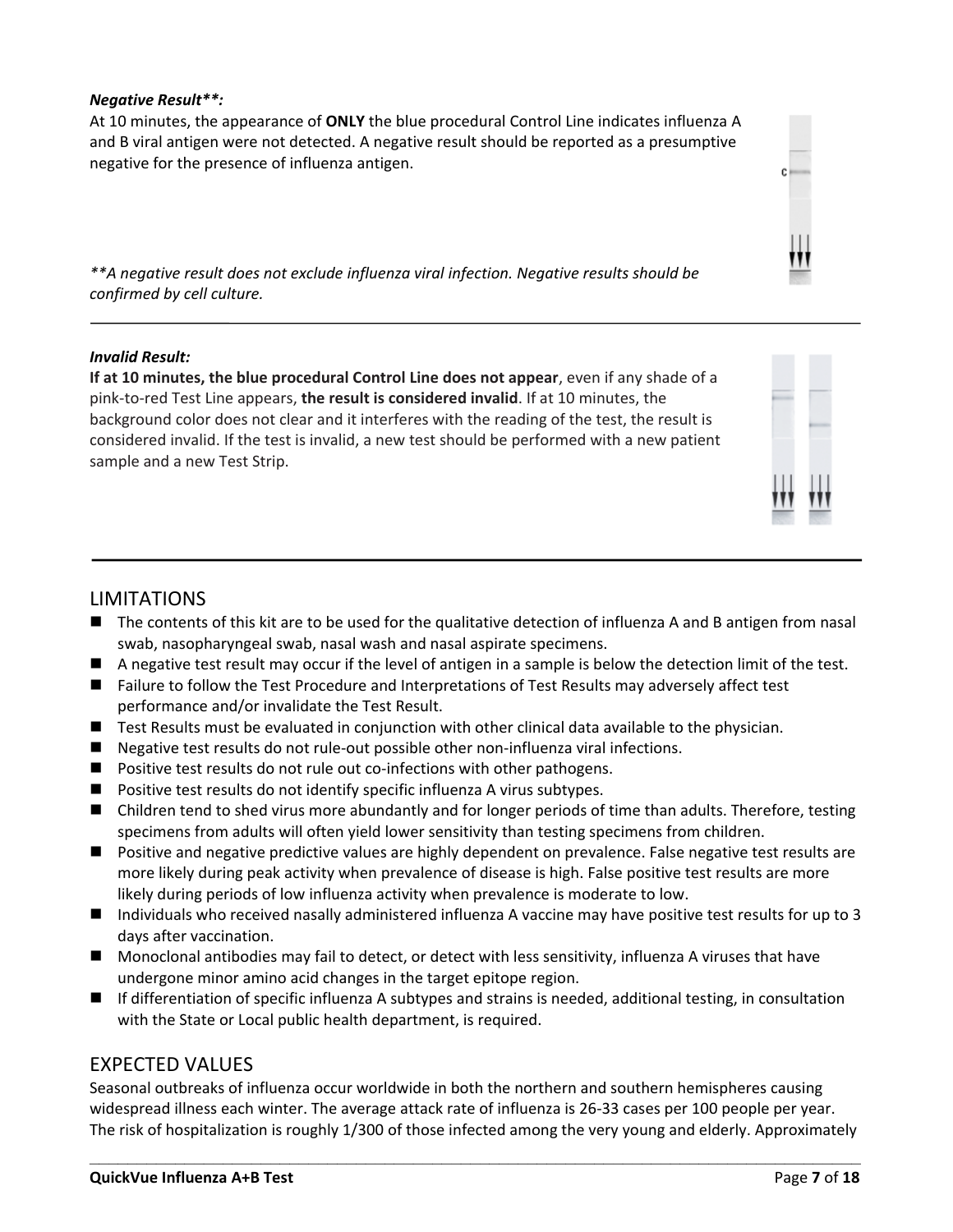36,000 deaths in the U.S. are attributed to influenza or its complications each year. Ninety percent (90%) of deaths occur in those 65 years of age and older. During each of three major epidemics occurring in 1957 and 1968, more than 40,000 people died of influenza in the U.S. alone. In the 1918 pandemic, an estimated 50 million deaths resulted worldwide. In the multi-center clinical study conducted by Quidel during an influenza season in North America, an illness prevalence of 24% for type A and 15% for type B influenza was observed.

#### PERFORMANCE CHARACTERISTICS

#### QuickVue Influenza A+B Test Performance vs. Cell Culture *Background on the 2005 Clinical Studies in Australia*

The performance characteristics for influenza A were established when influenza A/H3 and A/H1 were the predominant influenza A viruses in circulation in Australia. When other influenza A virus subtypes are emerging as human pathogens, the performance characteristics described below could vary. During this particular influenza season in this region of Australia, 82% of the type A influenza viruses isolated from culture were H3N2 and 18% were H1N1.

In the 2005 clinical study, the performance of the QuickVue Influenza A+B Test was compared to cell culture methods and confirmed with DFA in a multi-center field clinical study during influenza season in Australia. This study was conducted at eight General Practice physician offices located across the Sydney metropolitan area in New South Wales, Australia. In this multi-center, point-of-care (POC) field trial, two (2) nasal or two (2) nasopharyngeal swab specimens were collected from each of a total of two hundred thirty-eight (238) patients. All clinical samples were collected from symptomatic patients. Seven percent (7%) of the population tested were < 5 years of age, 24% 5 to < 18 years of age, 68% ≥ 18 years of age, and 56% were male.

On-site testing of one Nasal Swab or nasopharyngeal Swab specimen in the QuickVue Influenza A+B Test was performed by physician office personnel within one hour of collection. This Swab was incubated for one minute with the Extraction Reagent Solution before addition of the dipstick. The other Swab was placed in viral transport media and stored at 2°C to 8°C for up to 18 hours prior to culture. Madin-Darby Canine Kidney (MDCK) cells were inoculated with a portion of the Nasal Swab or nasopharyngeal Swab specimen and incubated at 36°C for 48-96 hours. The inoculated cells were recovered from tissue culture and tested for influenza A or B by direct fluorescent antibody (DFA) staining.

#### *Background on the 1998/1999 Clinical Studies in the United States*

The performance characteristics for influenza A were established when influenza A/H3 and A/H1 were the predominant influenza A viruses in circulation. When other influenza A virus subtypes are emerging as human pathogens, the performance characteristics described below could vary. During this particular influenza season, 99% of the type A influenza viruses isolated from culture were H3N2 and 1% were H1N1.

In the winter of 1998/1999, the performance of the QuickVue Influenza A+B Test was compared to cell culture methods in a multi-center field clinical study. This study was conducted in pediatric, adult and geriatric patient populations in six geographically distinct regions in the United States. In this multi-center, point-of-care (POC) field trial, a combination of nasal swabs and nasal wash/aspirate specimens were collected from a total of two hundred seventy-five (275) patients.

On-site testing of the Nasal Swab and nasal wash or nasal aspirate specimens in the QuickVue Influenza A+B Test was performed by physician office personnel within one hour of specimen collection. The patient's nasal swab was swirled three times in the Extraction Reagent Solution and removed before addition of the dipstick. Viral transport medium was added to all nasal specimens intended for culture transport. Swab specimens in viral transport media and nasal wash/aspirate specimens were stored at 2°C to 8°C for up to 24 hours prior to culture. Rhesus Monkey Kidney (RMK) cells or Madin-Darby Canine Kidney (MDCK) cells were inoculated with a portion of the Nasal Swab specimen and nasal wash/aspirate and tested for the appearance of cytopathic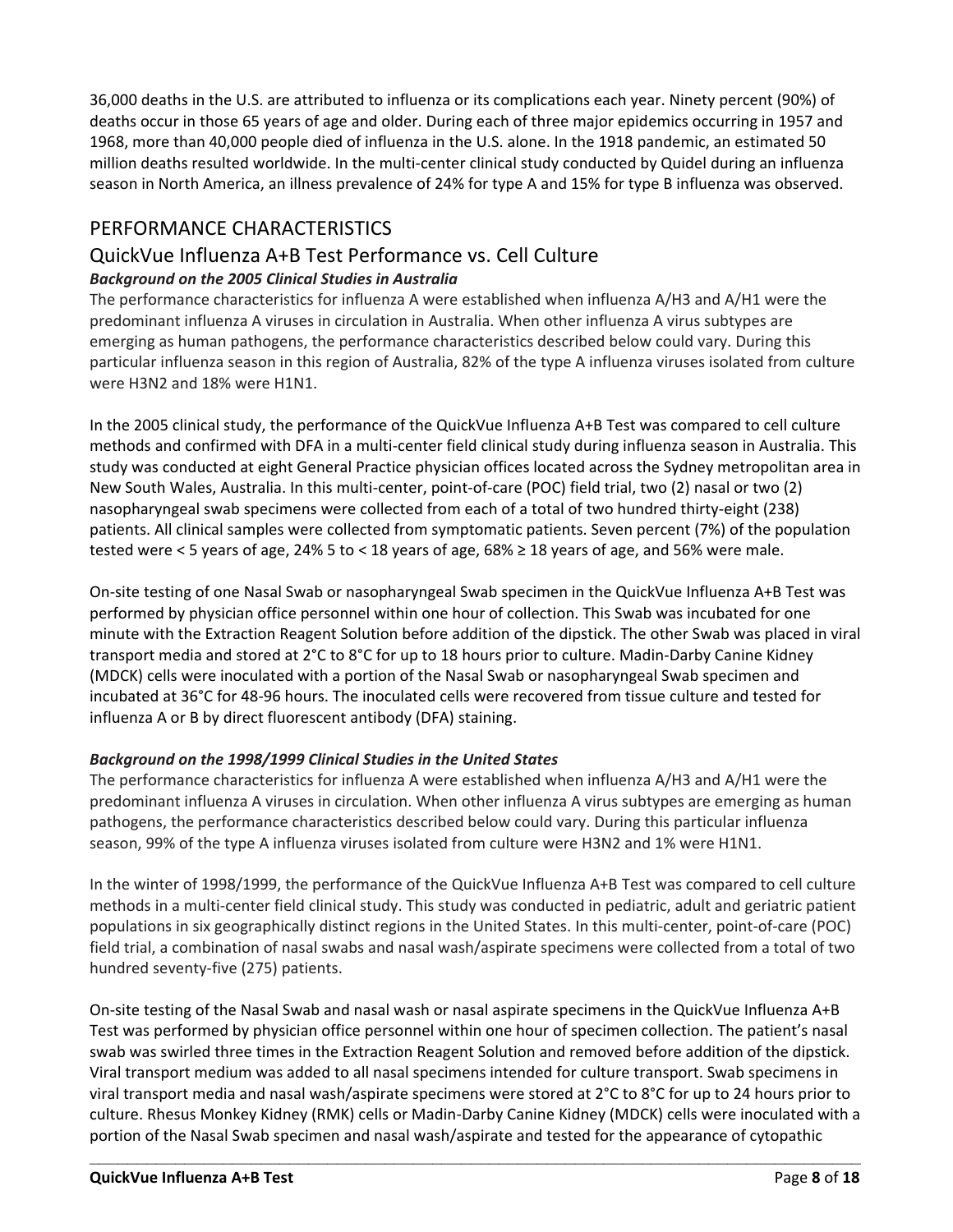effect (CPE). Infected cells were recovered from tissue culture and confirmed for influenza A or B by direct fluorescent antibody (DFA) staining. A total of three hundred sixty-three (363) specimens were tested from two hundred seventy-five (275) patients (270 Nasal Swabs and 93 nasal wash/aspirate specimens).

#### *Results with Nasal Swab Specimens (2005 Clinical Study)*

#### **Results for All Age Groups:**

Nasal Swab specimens from one hundred twenty-two patients (122) were tested in QuickVue Influenza A+B and in cell culture. The QuickVue Influenza A+B Test correctly identified 94% (16/17) culture-positive influenza A specimens, 70% (14/20) culture-positive influenza B specimens, 90% (95/105) culture-negative for influenza A, and 97% (99/102) culture-negative for influenza B, with an overall accuracy of 91% (111/122) and 93% (113/122) for influenza A and B specimens, respectively. These results with Nasal Swabs are shown in Table 1.

**Table 1 QuickVue Influenza A+B Nasal Swab Results versus Culture (All Age Groups)**

|        | <b>TYPE A</b> |       |                      |                                                        |  | <b>TYPE B</b> |                |        |                      |                                                        |
|--------|---------------|-------|----------------------|--------------------------------------------------------|--|---------------|----------------|--------|----------------------|--------------------------------------------------------|
|        | Culture       |       | $Sens =$             | $16/17 = 94\%$                                         |  |               | <b>Culture</b> |        | $Sens =$             | $14/20 = 70%$                                          |
|        | +             |       |                      | (95% C.I. 71%-100%)                                    |  |               | +              |        |                      | (95% C.I. 48%-86%)                                     |
| QV Pos | 16            | $10*$ | $Spec =$             | $95/105 = 90%$                                         |  | QV Pos        | 14             | $3***$ | $Spec =$             | $99/102 = 97%$                                         |
| QV Neg |               | 95    |                      | (95% C.I. 83%-95%)                                     |  | QV Neg        | 6              | 99     |                      | (95% C.I. 91%-99%)                                     |
|        |               |       | $Accur =$<br>$PPV =$ | $111/122 = 91%$<br>(95% C.I. 84%-95%)<br>$16/26 = 62%$ |  |               |                |        | $Accur =$<br>$PPV =$ | $113/122 = 93%$<br>(95% C.I. 86%-96%)<br>$14/17 = 82%$ |
|        |               |       | $NPV =$              | $95/96 = 99%$                                          |  |               |                |        | $NPV =$              | $99/105 = 94%$                                         |

\*Of the 10 discrepant results, 7 were subsequently found to be positive by the QuickVue Test and by an investigational RT-PCR. \*\*Of the 3 discrepant results, 2 were subsequently found to be positive by the QuickVue Test and by an investigational RT-PCR.

#### **Results Stratified by Age Group:**

The results obtained with Nasal Swab specimens from each age group are shown in Table 2.

**Table 2 QuickVue Influenza A+B Nasal Swab Results versus Culture (by Age Group)**

|               | < 5 years of age<br>$N = 14$ |             |         |       | $5 - 18$ years of age<br>$N = 28$ |         | $\geq$ 18 years of age<br>$N = 80$ |             |              |  |
|---------------|------------------------------|-------------|---------|-------|-----------------------------------|---------|------------------------------------|-------------|--------------|--|
|               | <b>Sens</b>                  | <b>Spec</b> | Accur   | Sens  | <b>Spec</b>                       | Accur   | Sens                               | <b>Spec</b> | <b>Accur</b> |  |
|               | 100%                         | 89%         | 93%     | 100%  | 100%                              | 100%    | 89%                                | 87%         | 88%          |  |
| <b>Type A</b> | (5/5)                        | (8/9)       | (13/14) | (3/3) | (25/25)                           | (28/28) | (8/9)                              | (62/71      | 70/80)       |  |
|               | 100%                         | 100%        | 100%    | 70%   | 89%                               | 82%     | 67%                                | 99%         | 95%          |  |
| <b>Type B</b> | (1/1)                        | (13/13)     | (14/14) | 7/10  | 16/18                             | (23/28) | (6/9)                              | 70/71       | 76/80)       |  |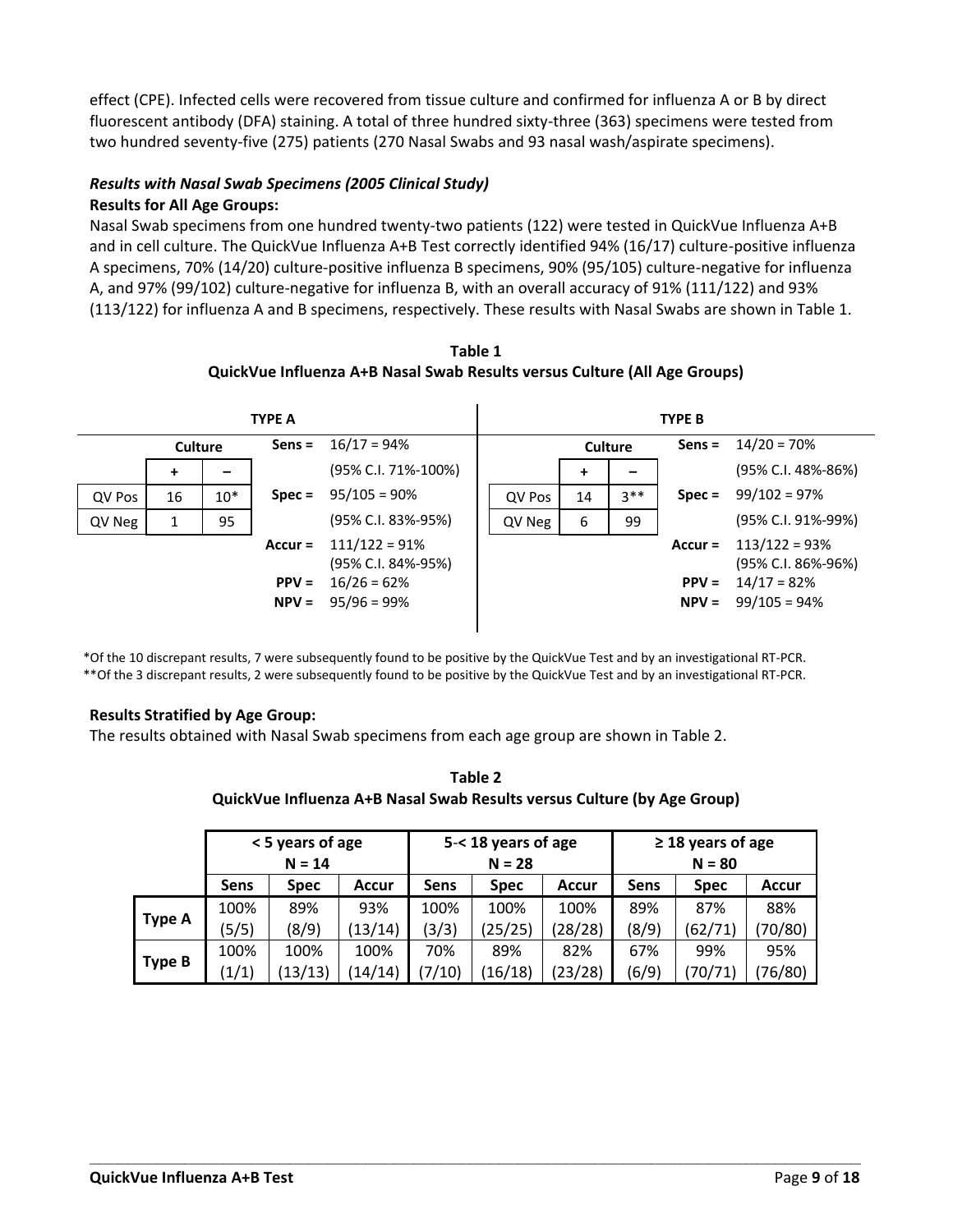#### **Results with Nasal Swab Specimens (1998/1999 Clinical Study)**

Compared to culture and confirmed for influenza A or B by DFA, the QuickVue Influenza A+B Test correctly identified 72% (46/64) type A positive specimens, 73% (29/40) type B positive specimens, and 96% (159/166) negative specimens. These results with nasal swabs are shown in Table 3.



**Table 3 QuickVue Influenza A+B Nasal Swab Results versus Culture (All Age Groups)**

#### **Results with Nasopharyngeal Swab Specimens (2005 Clinical Study)**

#### *Results for all Age Groups:*

Nasopharyngeal Swab specimens from one hundred sixteen patients were tested in QuickVue Influenza A+B and in cell culture. The QuickVue Influenza A+B Test correctly identified 83% (20/24) culture-positive influenza A specimens, 62% (8/13) culture-positive influenza B specimens, and 89% (82/92) culture-negative for influenza A, and 98% (101/103) culture-negative for influenza B, with an overall accuracy of 88% (102/116) and 94% (109/116) for influenza A and B specimens, respectively. These results with nasopharyngeal Swabs are shown in Table 4.

**Table 4 QuickVue Influenza A+B Nasopharyngeal Swab Results versus Culture (All Age Groups)**

|                | <b>TYPE A</b> |           |                                       |                                | <b>TYPE B</b> |   |           |                                       |                                  |
|----------------|---------------|-----------|---------------------------------------|--------------------------------|---------------|---|-----------|---------------------------------------|----------------------------------|
| <b>Culture</b> |               | $Sens =$  | $20/24 = 83%$                         | <b>Culture</b>                 |               |   | $Sens =$  | $8/13 = 62%$                          |                                  |
|                | +             |           |                                       | (95% C.I. 64%-94%)             |               | + | -         |                                       | (95% C.I. 35%-82%)               |
| QV Pos         | 20            | $10*$     | $Spec =$                              | $82/92 = 89%$                  | QV Pos        | 8 | $2***$    | $Spec =$                              | $101/103 = 98%$                  |
| QV Neg         | 4             | 82        |                                       | (95% C.I. 81%-94%)             | QV Neg        | 5 | 101       |                                       | (95% C.I. 93%-100%)              |
|                |               | $Accur =$ | $102/116 = 88%$<br>(95% C.I. 81%-93%) |                                |               |   | $Accur =$ | $109/116 = 94%$<br>(95% C.I. 88%-97%) |                                  |
|                |               |           | $PPV =$<br>$NPV =$                    | $20/30 = 67%$<br>$82/86 = 95%$ |               |   |           | $PPV =$<br>$NPV =$                    | $8/10 = 80\%$<br>$101/106 = 95%$ |

\*Of the 10 discrepant results, 4 were subsequently found to be positive by the QuickVue test and by an investigational RT-PCR. \*\*Of the 2 discrepant results, 1 was subsequently found to be positive by the QuickVue test and by an investigational RT-PCR.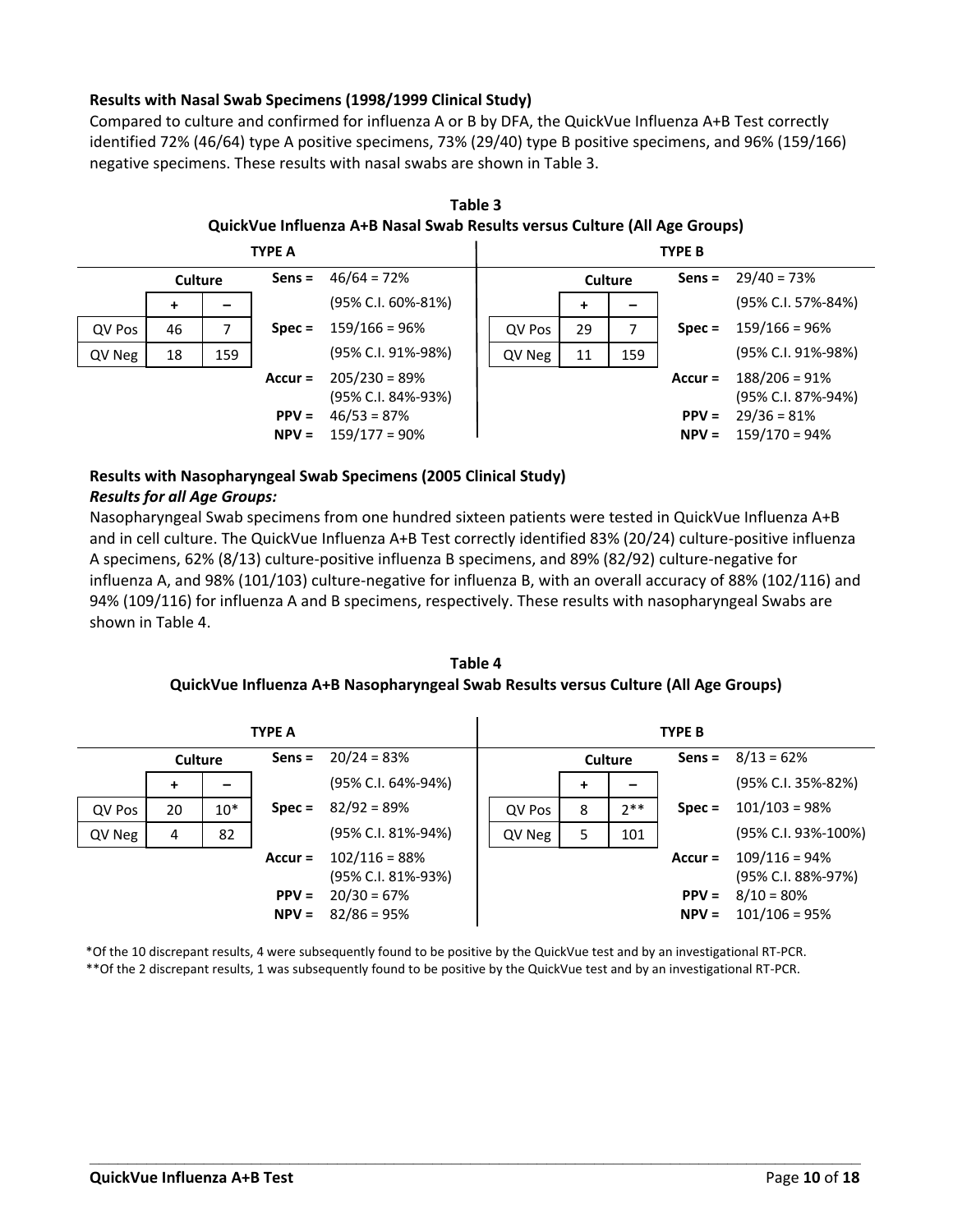#### **Results Stratified by Age Group:**

The results obtained with nasopharyngeal Swab specimens from each age group are shown in Table 5.

|               | < 5 years of age<br>$N = 3$ |                                            |       |             | 5 to $<$ 18 years of age<br>$N = 30$ |             | $\geq$ 18 years of age<br>$N = 83$ |              |         |  |
|---------------|-----------------------------|--------------------------------------------|-------|-------------|--------------------------------------|-------------|------------------------------------|--------------|---------|--|
|               | Sens                        | <b>Sens</b><br><b>Spec</b><br><b>Accur</b> |       | <b>Spec</b> | Accur                                | <b>Sens</b> | <b>Spec</b>                        | <b>Accur</b> |         |  |
|               | 100%                        | 100%                                       | 100%  | 82%         | 84%                                  | 83%         | 83%                                | 90%          | 89%     |  |
| <b>Type A</b> | (1/1)                       | (2/2)                                      | (3/3) | (9/11)      | (16/19)                              | (25/30)     | 10/12                              | (64/71)      | (74/83) |  |
|               | N/A                         | 67%                                        | 67%   | 67%         | 96%                                  | 93%         | 60%                                | 100%         | 95%     |  |
| <b>Type B</b> | (0/0)                       | (2/3)                                      | (2/3) | (2/3)       | (26/27)                              | (28/30)     | (6/10)                             | (73/73)      | 79/83)  |  |

**Table 5 QuickVue Influenza A+B Nasopharyngeal Swab Results versus Culture (by Age Groups)**

#### **Results with Frozen Nasal Washes (2005 Study)**

#### *Results for All Age Groups:*

The performance of the QuickVue Influenza A+B Test was further evaluated in the year 2005 in a retrospective study with 149 frozen, clinical, nasal wash specimens. All clinical samples were collected from symptomatic patients visiting a physician's office in the Northeastern region of the United States. Fifty-eight percent (58%) of the population tested < 5 years of age, 38% 5 to < 18 years of age, 4%  $\geq$  18 years of age, and 46% were male.

Nasal Wash specimens from one hundred forty-nine patients were tested in QuickVue Influenza A+B and in cell culture. The QuickVue Influenza A+B Test correctly identified 86% (56/65) culture-positive influenza A specimens and 95% (80/84) culture-negative specimens as shown in Table 6. No influenza B samples were evaluated in this study.

**Table 6 QuickVue Influenza A+B Frozen Nasal Wash Results versus Culture (All Age Groups)**

| <b>TYPE A</b> |                |    |          |                                        |  |  |  |  |
|---------------|----------------|----|----------|----------------------------------------|--|--|--|--|
|               | <b>Culture</b> |    |          | <b>Sens = <math>56/56 = 86%</math></b> |  |  |  |  |
|               | +              |    |          | (95% C.I. 76%-93%)                     |  |  |  |  |
| QV Pos        | 56             | 4* | $Spec =$ | $80/84 = 95%$                          |  |  |  |  |
| QV Neg        | $9**$          | 80 |          | (95% C.I. 88%-99%)                     |  |  |  |  |
|               |                |    |          | Accur = $136/149 = 91%$                |  |  |  |  |
|               |                |    |          | (95% C.I. 86%-95%)                     |  |  |  |  |
|               |                |    | $PPV =$  | $56/60 = 93%$                          |  |  |  |  |
|               |                |    | $NPV =$  | $80/89 = 90\%$                         |  |  |  |  |

\*Of the 4 discrepant results, 1 was subsequently found to be positive by the QuickVue Test and by an investigational RT-PCR. There was too little volume in 1 sample to be analyzed by RT-PCR.

**\_\_\_\_\_\_\_\_\_\_\_\_\_\_\_\_\_\_\_\_\_\_\_\_\_\_\_\_\_\_\_\_\_\_\_\_\_\_\_\_\_\_\_\_\_\_\_\_\_\_\_\_\_\_\_\_\_\_\_\_\_\_\_\_\_\_\_\_\_\_\_\_\_\_\_\_\_\_\_\_\_**

\*\*Of the 9 discrepant results, 2 of 5 samples were subsequently found to be negative by the QuickVue Test and by an investigational RT-PCR. There was too little volume in 4 samples to be analyzed by RT-PCR.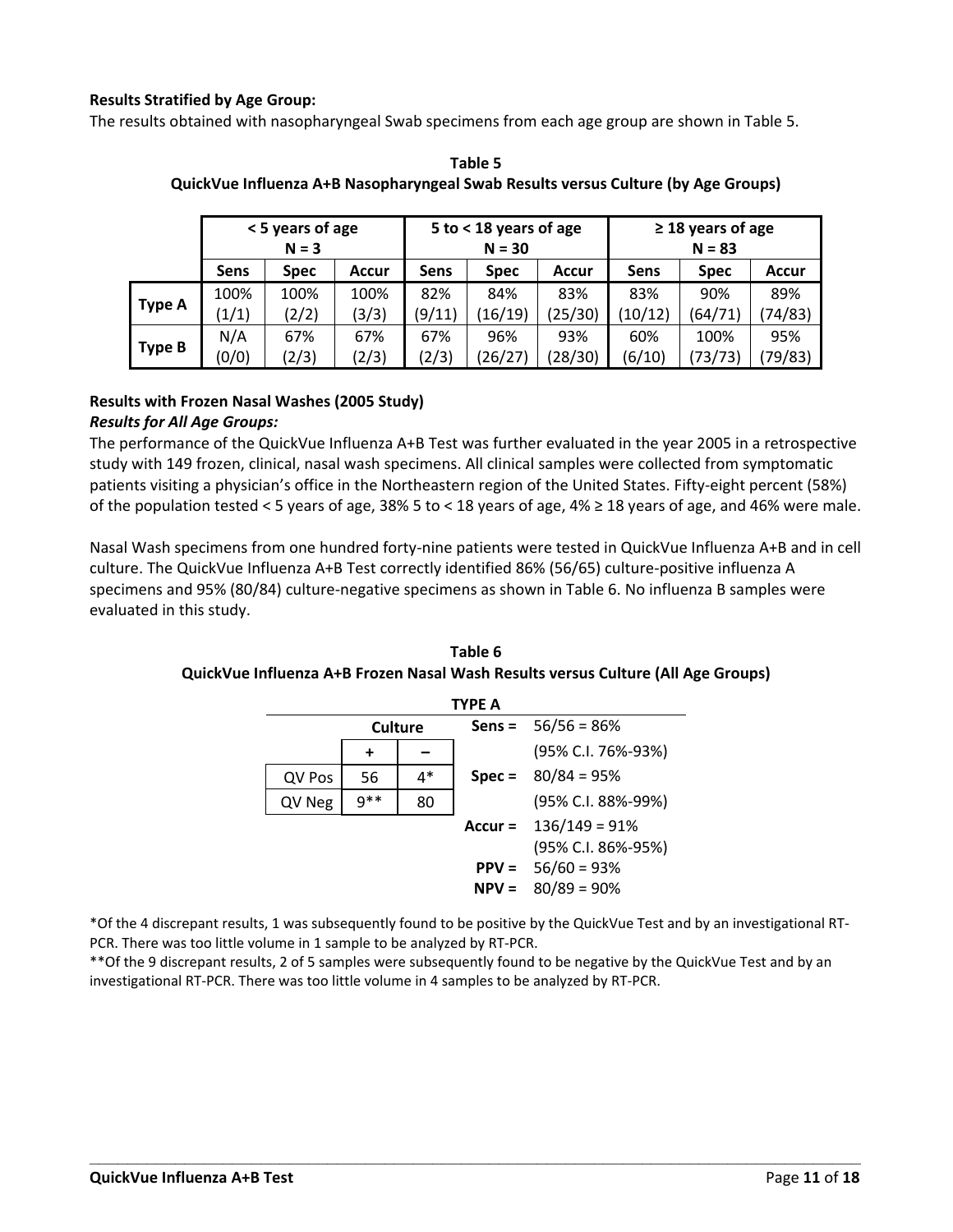#### **Results Stratified by Age Group:**

The results obtained with frozen nasal wash specimens from each age group are shown in Table 7.

|               | < 5 years of age<br>$N = 87$ |         |         |         | 5 to < 18 years of age<br>$N = 56$ |         | $\geq$ 18 years of age<br>$N = 6$ |       |       |  |
|---------------|------------------------------|---------|---------|---------|------------------------------------|---------|-----------------------------------|-------|-------|--|
|               | Sens                         | Spec    | Accur   | Sens    | <b>Spec</b>                        | Accur   | Sens                              | Spec  | Accur |  |
|               | 90%                          | 96%     | 93%     | 87%     | 94%                                | 91%     | 33%                               | 100%  | 67%   |  |
| <b>Type A</b> | (35/39)                      | (46/48) | (81/87) | (20/23) | (31/33)                            | (51/56) | (1/3)                             | (3/3) | (4/6) |  |

**Table 7 QuickVue Influenza A+B Frozen Nasal Wash Results versus Culture (by Age Groups)**

#### *Results with Fresh Nasal Wash/Aspirate Specimens (1998/1999 Clinical Study)*

Compared to culture and confirmed for influenza A or B by DFA, the QuickVue Influenza A+B Test correctly identified 77% (10/13) type A positive specimens, 82% (9/11) type B positive specimens, and 99% (68/69) negative specimens. These samples were tested within one hour of collection and had not been frozen. These results with nasal wash/aspirate specimens are shown in Table 8.

#### **Table 8 QuickVue Influenza A+B Fresh Nasal Wash/Aspirate Results versus Culture (All Age Groups)**

|                | <b>TYPE A</b> |          |                    |                                                      |                | <b>TYPE B</b> |   |          |                    |                                                      |
|----------------|---------------|----------|--------------------|------------------------------------------------------|----------------|---------------|---|----------|--------------------|------------------------------------------------------|
| <b>Culture</b> |               | $Sens =$ | $10/13 = 77%$      |                                                      | <b>Culture</b> |               |   | $Sens =$ | $9/11 = 82%$       |                                                      |
|                | +             |          |                    | (95% C.I. 49%-93%)                                   |                |               | + |          |                    | (95% C.I. 51%-96%)                                   |
| QV Pos         | 10            |          | $Spec =$           | $68/69 = 99%$                                        |                | QV Pos        | 9 |          | $Spec =$           | $68/69 = 99%$                                        |
| QV Neg         | 3             | 68       |                    | (95% C.I. 91%-100%)                                  |                | QV Neg        | 2 | 68       |                    | (95% C.I. 91%-100%)                                  |
|                |               |          | $Accur =$          | $78/82 = 95%$                                        |                |               |   |          | Accur $=$          | 77/80 = 96%                                          |
|                |               |          | $PPV =$<br>$NPV =$ | (95% C.I. 88%-98%)<br>$11/11 = 91%$<br>$68/71 = 96%$ |                |               |   |          | $PPV =$<br>$NPV =$ | (95% C.I. 89%-99%)<br>$9/10 = 90\%$<br>$68/70 = 97%$ |

\*Of the 10 discrepant results, 4 were subsequently found to be positive by the QuickVue test and by an investigational RT-PCR. \*\*Of the 2 discrepant results, 1 was subsequently found to be positive by the QuickVue test and by an investigational RT-PCR.

#### ANALYTICAL SPECIFICITY AND CROSS-REACTIVITY

The QuickVue Influenza A+B Test was evaluated with a total of 62 bacterial and viral isolates. Bacterial isolates were evaluated at a concentration between  $10^7$  and  $10^9$  org/mL. Viral isolates were evaluated at a concentration of at least  $10^4 - 10^8$  TCID50/mL Adenovirus 18 and Parainfluenza virus 3 were tested at  $10^2$ TCID50/mL. None of the organisms or viruses listed below in Table 9 gave a positive result in the QuickVue Influenza A+B Test.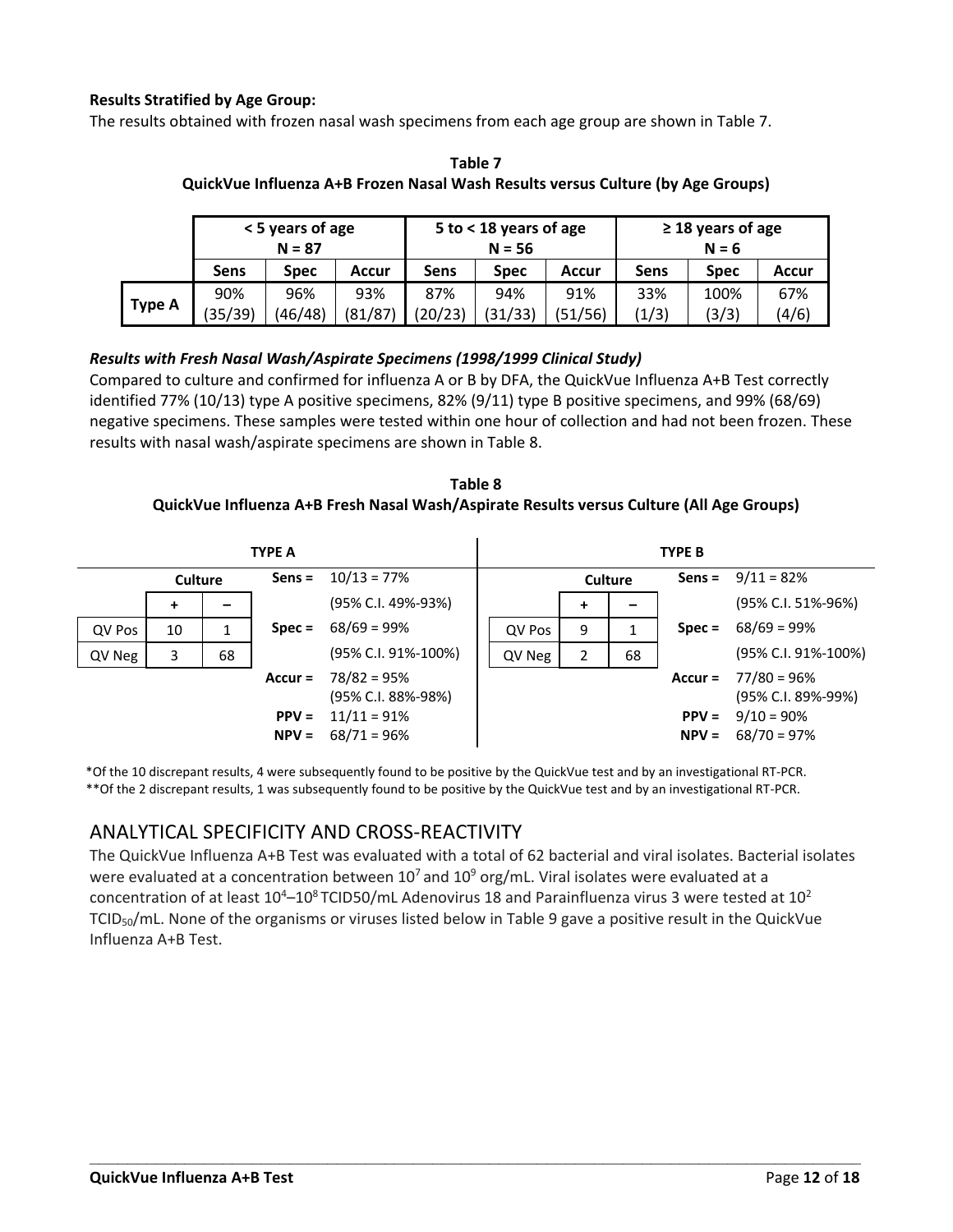| <b>Bacterial Panel:</b>      | <b>Viral Panel:</b>                |
|------------------------------|------------------------------------|
| Acinetobacter calcoaceticus  | Adenovirus 5 (Ad. 75)              |
| <b>Bacteroides fragilis</b>  | Adenovirus 7 (Gomen)               |
| Bordetella pertussis         | Adenovirus 10 (J.J.)               |
| Branhamella catarrhalis      | Adenovirus 18 (D.C.)               |
| Candida albicans             | Coronavirus OC43                   |
| Corynebacterium diphtheriae  | Coxsackievirus A9 (Bozek)          |
| Enterococcus faecalis        | Coxsackievirus B5 (Faulkner)       |
| Escherichia coli             | Cytomegalovirus (Towne)            |
| Gardnerella vaginalis        | Echovirus 2 (Cornelis)             |
| Haemophilus influenzae       | Echovirus 3 (Morrisey)             |
| Klebsiella pneumoniae        | Echovirus 6 (D'Amori)              |
| Lactobacillus casei          | Herpes simplex virus 1             |
| Lactobacillus plantarum      | Herpes simplex virus 2             |
| Legionella pneumophila       | Human Rhinovirus 2 (HGP)           |
| Listeria monocytogenes       | Human Rhinovirus 14 (1059)         |
| Mycobacterium avium          | Human Rhinovirus 16 (11757)        |
| Mycobacterium intracellulare | Measles (Edmonston)                |
| Mycobacterium tuberculosis   | Mumps (Enders)                     |
| Mycoplasma orale             | Parainfluenza virus 1 (Sendai)     |
| Mycoplasma pneumoniae        | Parainfluenza virus 2 (CA/Greer)   |
| Neisseria gonorrhoeae        | Parainfluenza virus 3 (C243)       |
| Neisseria meningitidis       | Respiratory Syncytial virus (A-2)  |
| Neisseria sicca              | <b>Respiratory Syncytial virus</b> |
| Neisseria subflava           | (Subgroup A, Long chain)           |
| Proteus vulgaris             | Rubella (RA 27/3)                  |
| Pseudomonas aeruginosa       | Varicella-Zoster (Ellen)           |
| Serratia marcescens          |                                    |
| Staphylococcus aureus        |                                    |
| Staphylococcus epidermidis   |                                    |
| Streptococcus mutans         |                                    |
| Streptococcus pneumoniae     |                                    |
| Streptococcus pyogenes       |                                    |
| Streptococcus sanguis        |                                    |
| Streptococcus sp. Gp. B      |                                    |
| Streptococcus sp. Gp. C      |                                    |
| Streptococcus sp. Gp. F      |                                    |
| Streptococcus sp. Gp. G      |                                    |

**Table 9 Analytical Specificity and Cross-Reactivity**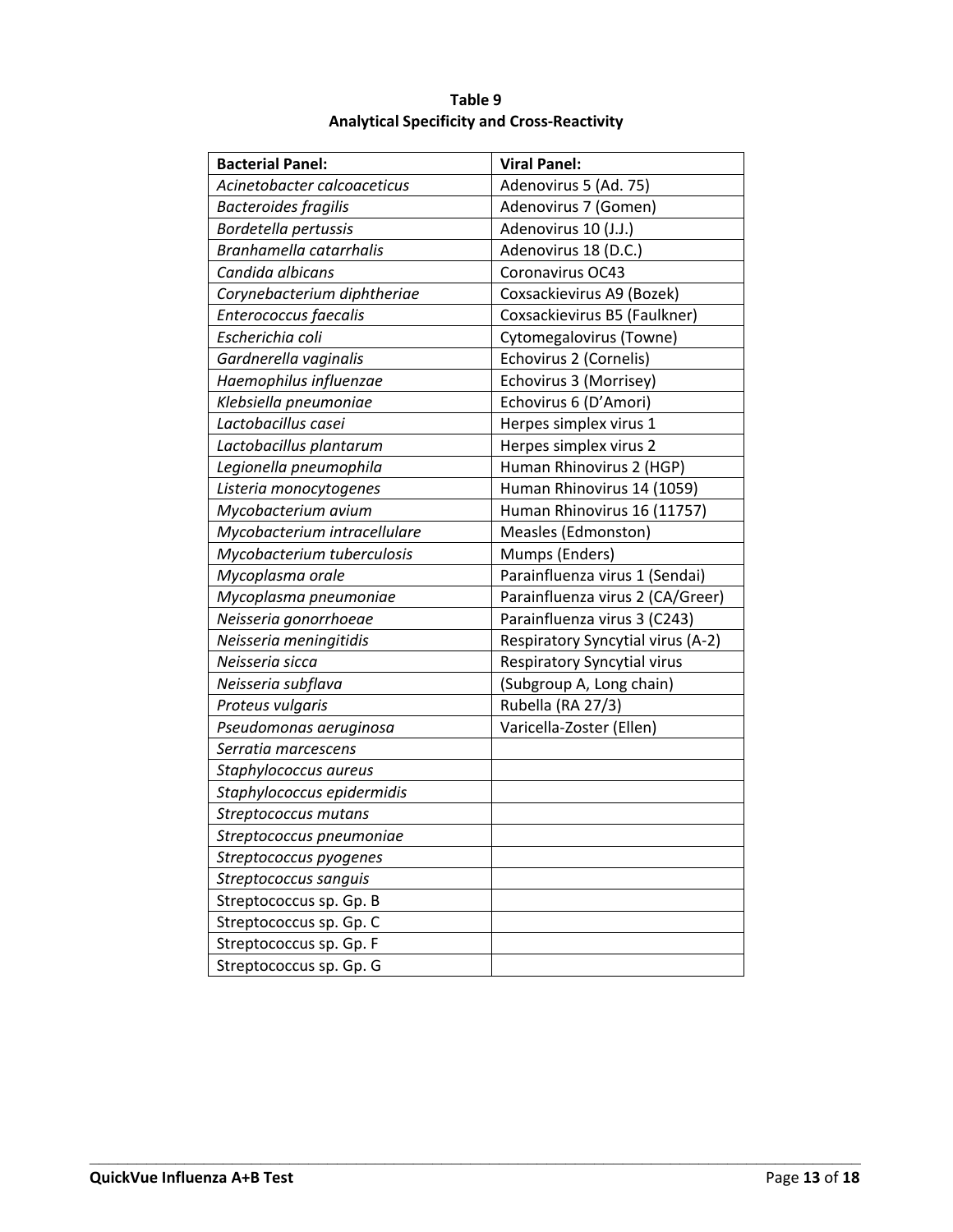#### ANALYTICAL SENSITIVITY

Analytical sensitivity was demonstrated using a total of forty-eight (48) strains of human influenza viruses: thirty-five (35) influenza A and thirteen (13) influenza B (Table 10).

|                      |              |             | <b>Minimum</b>        |                     |              |             | <b>Minimum</b>       |
|----------------------|--------------|-------------|-----------------------|---------------------|--------------|-------------|----------------------|
|                      | <b>Viral</b> | Sub-        | <b>Detectable</b>     |                     | <b>Viral</b> | Sub-        | <b>Detectable</b>    |
| <b>Viral Strain</b>  | <b>Type</b>  | <b>Type</b> | Level                 | <b>Viral Strain</b> | <b>Type</b>  | <b>Type</b> | Level                |
|                      |              |             | $TDIC_{50}/mL$        |                     |              |             | pfu/mL**             |
| New Caledonia/20/99  | A            | <b>H1N1</b> | $1.63 \times 10^{3}$  | Fort Monmouth/1/47  | Α            | <b>H1N1</b> | $6.70 \times 10^{3}$ |
| California/04/09*    | A            | <b>H1N1</b> | $4.4 \times 10^{3}$   | Aichi               | A            | <b>H3N2</b> | $3.20 \times 10^{3}$ |
|                      |              |             |                       | Shangdong           | Α            | <b>H3N2</b> | $8.40 \times 10^{3}$ |
|                      |              |             | EID <sub>50</sub> /mL | Maryland/91         | A            | <b>H1N1</b> | $1.00 \times 10^{4}$ |
| A/Anhui/1/2013*      | A            | <b>H7N9</b> | $7.90 \times 10^{6}$  | Japan/305/57        | A            | <b>H2N2</b> | $1.30 \times 10^{4}$ |
|                      |              |             |                       | Johannesburg/94     | Α            | <b>H3N2</b> | $1.44 \times 10^{4}$ |
|                      |              |             | pfu/mL**              | <b>Brazil</b>       | A            | <b>H1N1</b> | $1.70 \times 10^{4}$ |
| Hong Kong            | A            | <b>H3N2</b> | $6.60 \times 10^{-1}$ | Sydney              | A            | <b>H3N2</b> | $2.00 \times 10^{4}$ |
| Beijing/32/92        | Α            | <b>H3N2</b> | $3.30 \times 10^{0}$  | Bangkok             | A            | <b>H3N2</b> | $3.30 \times 10^{4}$ |
| Shanghai/11          | Α            | <b>H3N2</b> | $6.70 \times 10^{0}$  | Wuhan               | A            | <b>H3N2</b> | $3.30 \times 10^{4}$ |
| Shanghai/16          | A            | <b>H3N2</b> | $1.00 \times 10^{1}$  | Beijing/353/89      | A            | <b>H3N2</b> | $3.30 \times 10^{5}$ |
| Victoria             | A            | <b>H3N2</b> | $3.30 \times 10^{1}$  | Singapore/86        | Α            | <b>H1N1</b> | $6.60 \times 10^{5}$ |
| Singapore/1/57       | Α            | <b>H2N2</b> | $6.70 \times 10^{1}$  | Texas/91            | Α            | <b>H1N1</b> | $1.60 \times 10^{7}$ |
| <b>Port Chalmers</b> | A            | <b>H3N2</b> | $1.24 \times 10^{2}$  | Victoria            | B            |             | $1.40 \times 10^{4}$ |
| <b>USSR</b>          | A            | <b>H1N1</b> | $2.00 \times 10^{2}$  | Taiwan              | B            |             | $1.10 \times 10^{2}$ |
| Puerto Rico/8/34     | Α            | <b>H1N1</b> | $2.60 \times 10^{2}$  | Panama              | B            |             | $1.00 \times 10^{0}$ |
| New Jersey           | A            | <b>H1N1</b> | $2.70 \times 10^{2}$  | Ann Arbor           | B            |             | $3.30 \times 10^{2}$ |
| Taiwan               | Α            | <b>H1N1</b> | $3.30 \times 10^{2}$  | Singapore           | B            |             | $3.30 \times 10^{2}$ |
| Tokyo/3/67           | Α            | <b>H2N2</b> | $3.40 \times 10^{2}$  | Lee                 | B            |             | $6.60 \times 10^{2}$ |
| Bayern               | Α            | <b>H1N1</b> | $6.60 \times 10^{2}$  | Hong Kong           | B            |             | $7.00 \times 10^{2}$ |
| Sichuan              | A            | <b>H3N2</b> | $6.60 \times 10^{2}$  | Beijing/184/93      | B            |             | $1.66 \times 10^{3}$ |
| Beijing/352/89       | Α            | <b>H3N2</b> | $7.70 \times 10^{2}$  | California          | B            |             | $3.30 \times 10^{3}$ |
| <b>NWS/33</b>        | A            | <b>H1N1</b> | $1.00 \times 10^{3}$  | Maryland            | B            |             | $6.60 \times 10^{3}$ |
| Fort Warren/1/50     | Α            | <b>H1N1</b> | $1.70 \times 10^{3}$  | Yamagata/16/88      | B            |             | $6.70 \times 10^{3}$ |
| Mississippi          | A            | <b>H3N2</b> | $1.70 \times 10^{3}$  | Harbin              | B            |             | $1.40 \times 10^{4}$ |
| Texas/77             | A            | <b>H1N1</b> | $3.30 \times 10^{3}$  | Stockholm           | B            |             | $3.30 \times 10^{5}$ |

#### **Table 10 Analytical Sensitivity with Human Isolates of Influenza A and B**

TCID<sub>50</sub>/mL = 50% tissue culture infectious dose ; EID<sub>50</sub>/mL = 50% egg infective dose; pfu/mL = plaque-forming unit per milliliter.

\*Although this test has been shown to detect the 2009 H1N1 and H7N9 viruses cultured from a positive human respiratory specimens, the performance characteristics of this device with clinical specimens that are positive for the 2009 H1N1 or H7N9 infuenza viruses have not been established. The QuickVue Influenza A+B Test can distinguish between influenza A and B viruses, but it cannot differentiate influenza subtypes.

\*\*These viral strains were obtained from American Type Culture Collection (ATCC) with titer information, and the titers were not verified by Quidel. The performance characteristics for influenza A virus subtypes emerging as human pathogens have not been established.

Analytical sensitivity was further evaluated using a total of twenty-four (24) influenza A viruses isolated from birds and mammals. The QuickVue Influenza A+B Test detected all of the strains examined (Table 11).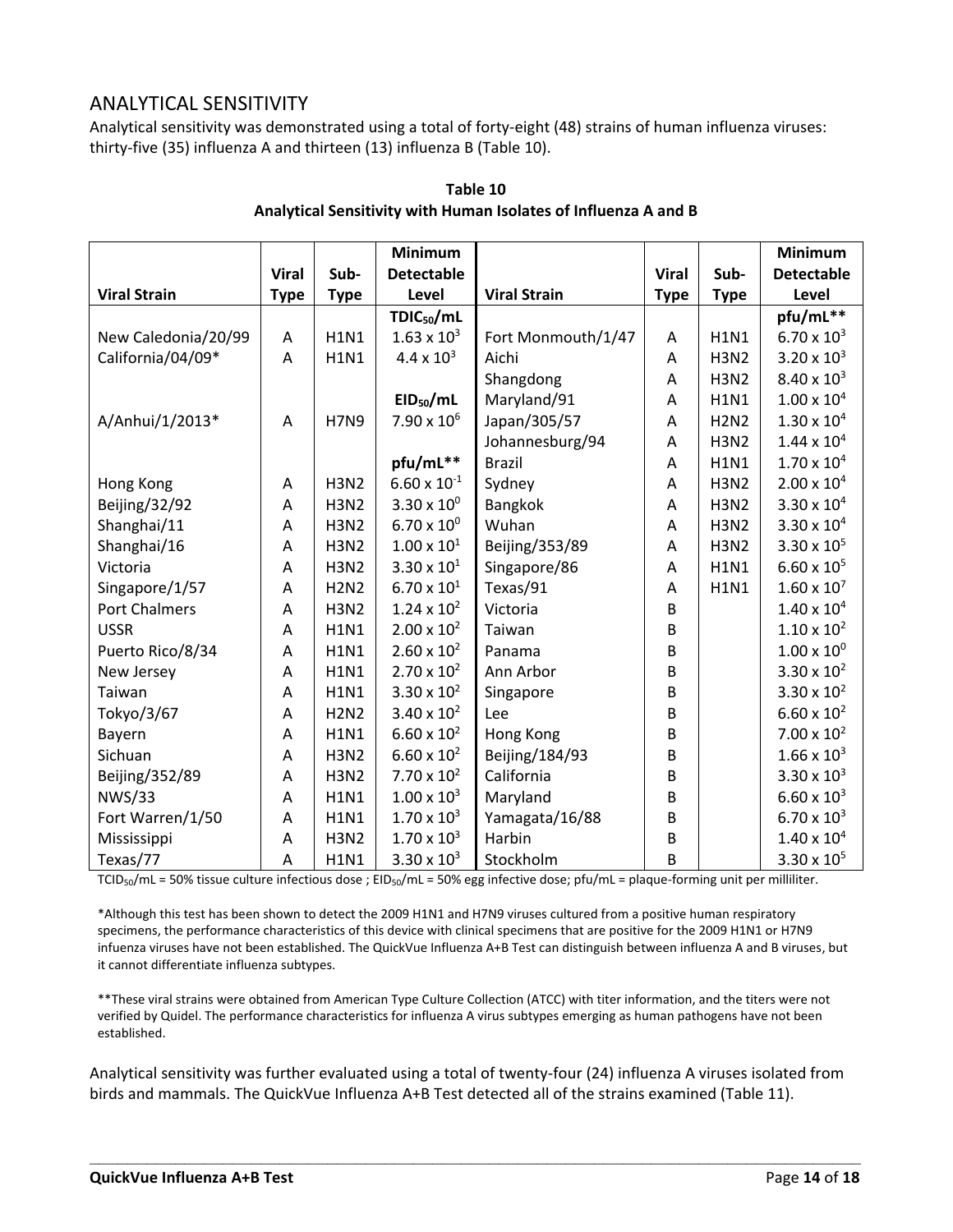|                              | <b>Viral</b> | <b>Viral</b>   |
|------------------------------|--------------|----------------|
| Viral Strain*                | <b>Type</b>  | <b>Subtype</b> |
| Duck/Tottori/723/80          | A            | <b>H1N1</b>    |
| Duck/Alberta                 | A            | <b>H1N1</b>    |
| Duck/Hokkaido/17/01          | Α            | <b>H2N2</b>    |
| Duck/Mongolia/4/03           | Α            | <b>H3N8</b>    |
| Duck/Ukraine/1/63            | Α            | <b>H3N8</b>    |
| Equine/Miami/1/63            | Α            | <b>H3N8</b>    |
| Duck/Czech/56                | A            | <b>H4N6</b>    |
| Hong Kong/483/97             | Α            | <b>H5N1</b>    |
| Hong Kong/156/97             | Α            | <b>H5N1</b>    |
| Chicken/Yamaguchi/7/04       | Α            | <b>H5N1</b>    |
| A/Chicken/Vietnam/33/04      | Α            | <b>H5N1</b>    |
| A/Vietnam/3028/04            | Α            | <b>H5N1</b>    |
| A/Thailand/MK2/04            | Α            | <b>H5N1</b>    |
| Duck/Pennsylvania/10128/84   | A            | <b>H5N2</b>    |
| Turkey/Massachusetts/3740/65 | Α            | <b>H6N2</b>    |
| Seal/Massachusetts/1/80      | A            | <b>H7N7</b>    |
| Turkey/Ontario/67            | Α            | <b>H8N4</b>    |
| Turkey/Wisconsin/66          | Α            | <b>H9N2</b>    |
| Chicken/Germany/N/49         | A            | H10N7          |
| Duck/England/56              | Α            | H11N6          |
| Duck/Alberta/60/76           | A            | H12N5          |
| Gull/Maryland/704/77         | Α            | H13N6          |
| Mallard/Astrakhan/263/82     | A            | H14N5          |
| Duck/Australia/341/83        | Α            | <b>H15N8</b>   |

**Table 11 Analytical Sensitivity with Bird and Mammal Isolates of Influenza A**

\*Performance characteristics for detecting influenza A virus from human specimens when these or other influenza A virus subtypes are emerging as human pathogens have not been established.

#### INTERFERING SUBSTANCES

Whole blood, and several over-the-counter (OTC) products and common chemicals were evaluated and did not interfere with the QuickVue Influenza A+B Test at the levels tested: whole blood (2%); three OTC mouthwashes (25%); three OTC throat drops (25%); three OTC nasal sprays (10%); 4-Acetamidophenol (10 mg/mL); Acetylsalicylic Acid (20 mg/mL); Chlorpheniramine (5 mg/mL); Dextromethorphan (10 mg/mL); Diphenhydramine (5 mg/mL); Ephedrine (20 mg/mL); Guaiacol glyceryl ether (20 mg/mL); Oxymetazoline (10 mg/mL); Phenylephrine (100 mg/mL); and Phenylpropanolamine (20 mg/mL).

#### PRECISION STUDIES

The total, within-run, and between-run performance of the QuickVue Influenza A+B Test was evaluated for precision. A panel consisting of two different levels of influenza A antigen (Johannesburg/82/96; weak positive and strong positive) and two different levels of influenza B antigen (Harbin/7/94; weak positive and strong positive) were repeated five times with a single lot of QuickVue Influenza A+B Test on three different days. One hundred percent (100%) accuracy was obtained for all specimens tested.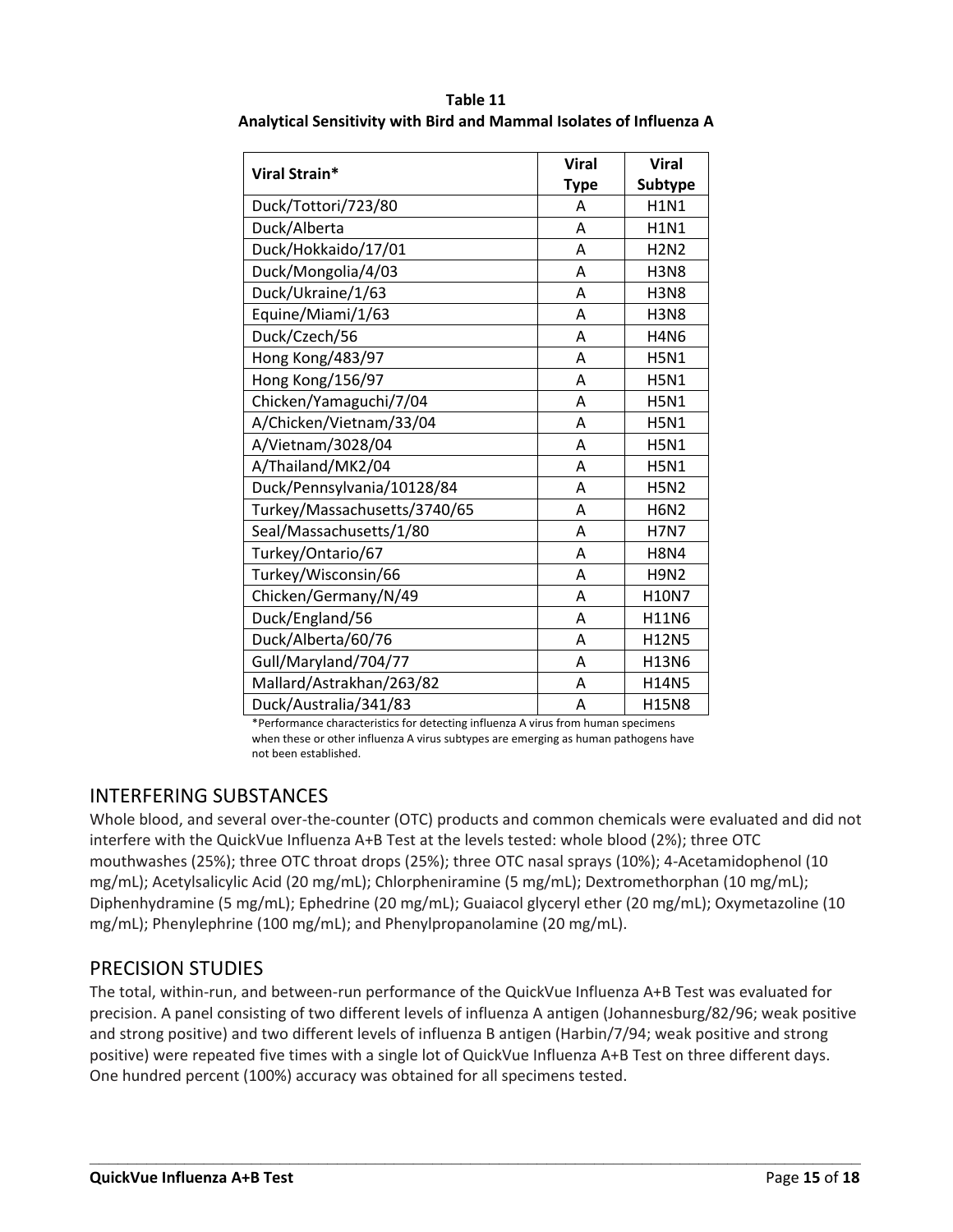#### PHYSICIAN'S OFFICE LABORATORY (POL) STUDIES

An evaluation of the QuickVue Influenza A+B Test was conducted at three Physicians' Offices using a panel of 180 coded specimens. Testing was performed by physician office personnel with diverse educational backgrounds and work experiences at three different locations. The proficiency panel contained negative, low positive and moderate positive specimens. Each specimen level was tested at each site in replicates of at least six over a period of 3 days.

The results obtained at each site agreed >99% with the expected results. No significant differences were observed within run (six replicates), between runs (three different days) or between sites (three POL sites).

#### **ASSISTANCE**

If you have any questions regarding the use of this product or to report a product problem, please contact Quidel Technical Support at 1.800.874.1517 (in the U.S.) or [technicalsupport@quidel.com.](mailto:technicalsupport@quidel.com) If outside the U.S., further information can be obtained from your distributor, or directly from Quidel at one of the numbers listed below. Reference quidel.com to see more options for Support.

| Country                                    | Phone                    | <b>E Mail Address</b>            |
|--------------------------------------------|--------------------------|----------------------------------|
| Europe, Middle East and Africa             | +353 (91) 412 474 (main) | emeatechnicalsupport@quidel.com  |
|                                            | 1800 200441 (toll free)  |                                  |
| Austria                                    | +43 316 231239           |                                  |
| Belgium                                    | +32 (2) 793 0180         |                                  |
| France                                     | 0 (805) 371674           |                                  |
| Germany                                    | +49 (0) 7154 1593912     |                                  |
| <b>Netherlands</b>                         | 08000224198              |                                  |
| Switzerland                                | 0 800 554864             |                                  |
| United Kingdom                             | 08003688248              |                                  |
| Ireland                                    | +353 (91) 412 474        |                                  |
| Italy                                      | +39 (800) 620 549        |                                  |
| North America, Asia-Pacific, Latin America | 858.552.1100             | technicalsupport@quidel.com      |
| Canada                                     | 437.266.1704 (main)      | technicalsupport@quidel.com      |
|                                            | 888.415.8764 (toll free) |                                  |
| China                                      | 0400 920 9366 or         | chinatechnicalservice@quidel.com |
|                                            | +86 021 3217 8300        |                                  |

#### **REFERENCES**

1. Murphy, B.R., and R.G. Webster. Orthomyxoviruses, In: Fields Virology, 3rd edition, B.N. Fields, D.M. Knipe, P.M. Howley, et al. (eds.), Lippincott-Raven, Philadelphia. 1996, pp. 1397–1445.

**\_\_\_\_\_\_\_\_\_\_\_\_\_\_\_\_\_\_\_\_\_\_\_\_\_\_\_\_\_\_\_\_\_\_\_\_\_\_\_\_\_\_\_\_\_\_\_\_\_\_\_\_\_\_\_\_\_\_\_\_\_\_\_\_\_\_\_\_\_\_\_\_\_\_\_\_\_\_\_\_\_**

- 2. Biosafety in Microbiological and Biomedical Laboratories, 5<sup>th</sup> Edition. U.S. Department of Health and Human Services, CDC, NIH, Washington, DC (2007).
- 3. Henretig F.M. MD, King C. MD. Textbook of Pediatric Procedures, Chapter 123 Obtaining Biologic Specimens Williams and Williams (April 1997).
- 4. The Clinical Virology Laboratory, Department of Laboratory Medicine at Yale: [http://info.med.yale.edu/labmed/virology/booklet.html.](http://info.med.yale.edu/labmed/virology/booklet.html)



IVD

20183IN – QuickVue Influenza A+B 25 Test Kit 20305 – Quickvue Influenza A+B 25 Test Kit

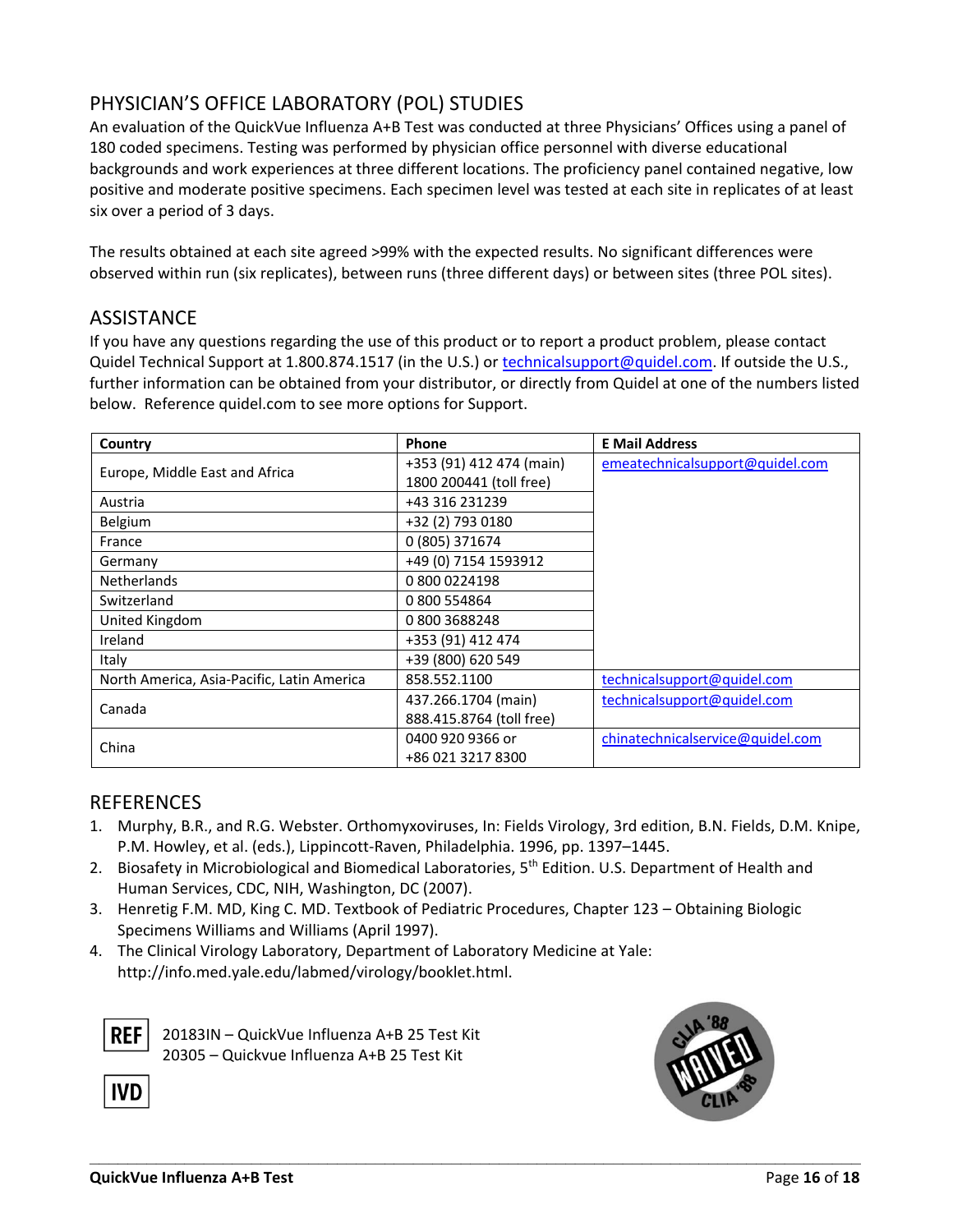# $C<sub>f</sub>$



MDSS GmBH Schiffgraben 41 30175 Hannover, Germany



**Quidel Corporation** 10165 McKellar Court San Diego, CA 92121 USA **quidel.com**

#### **Swab**



MDD 93/42/EEC

### $EC$  REP

Emergo Europe Prinsessegracht 20, 2514 AP The Hague, The Netherlands

**\_\_\_\_\_\_\_\_\_\_\_\_\_\_\_\_\_\_\_\_\_\_\_\_\_\_\_\_\_\_\_\_\_\_\_\_\_\_\_\_\_\_\_\_\_\_\_\_\_\_\_\_\_\_\_\_\_\_\_\_\_\_\_\_\_\_\_\_\_\_\_\_\_\_\_\_\_\_\_\_\_**



Puritan Medical Products Company LLC 31 School Street Guilford, Maine 04443-0149

**1063815EN00 (03/22)**